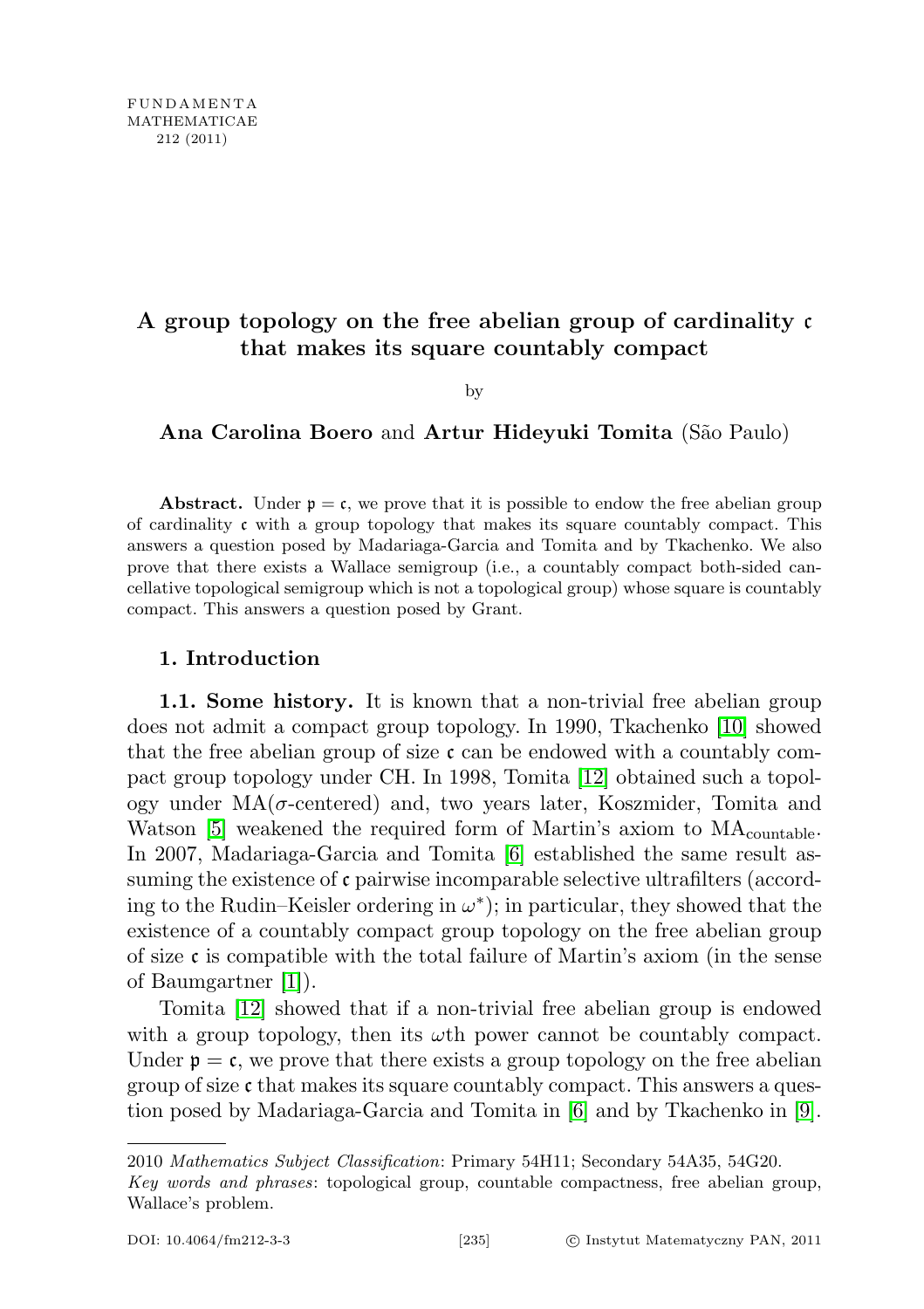In 1952, Numakura [\[7\]](#page-24-5) showed that every compact both-sided cancellative topological semigroup is a topological group. Three years later, Wallace [\[14\]](#page-25-1) asked whether every countably compact both-sided cancellative topological semigroup is a topological group, and this question remains open in ZFC. Counterexamples to Wallace's question have been called Wallace semigroups. In 1996, Robbie and Svetlichny [\[8\]](#page-24-6) answered Wallace's question in the negative under CH. In the same year, Tomita [\[11\]](#page-25-2) showed that there exists a Wallace semigroup under  $MA_{\text{countable}}$ . It is worth noting that Madariaga-Garcia and Tomita [\[6\]](#page-24-2) constructed a Wallace semigroup from c pairwise incomparable selective ultrafilters.

Tomita [\[11\]](#page-25-2) showed that the 2<sup>c</sup>th power of a Wallace semigroup cannot be countably compact. Under  $p = c$ , we prove that there exists a bothsided cancellative topological semigroup which is not a topological group and whose square is countably compact. This answers question 4 of [\[4\]](#page-24-7).

1.2. Basic results, notation and terminology. In what follows, all group topologies are assumed to be Hausdorff. We recall that a topological space X is *countably compact* if every infinite subset of X has an accumulation point.

The following definition was introduced in [\[2\]](#page-24-8) and is closely related to countable compactness.

DEFINITION 1.1. Let p be a free ultrafilter on  $\omega$  and let  $\{x_n : n \in \omega\}$  be a sequence in a topological space X. We say that  $x \in X$  is a *p*-limit point of  $\{x_n : n \in \omega\}$  if, for every neighborhood U of  $x, \{n \in \omega : x_n \in U\} \in p$ . In this case, we write  $x = p$ -  $\lim\{x_n : n \in \omega\}.$ 

The set of all free ultrafilters on  $\omega$  will be denoted by  $\omega^*$ .

It is not difficult to prove that a topological space  $X$  is countably compact if, and only if, each sequence in X has a p-limit point for some  $p \in \omega^*$ .

The next two propositions are related to the concept of p-limit and will be used to prove Theorem [2.6.](#page-5-0)

<span id="page-1-0"></span>PROPOSITION 1.2. If  $p \in \omega^*$  and  $\{X_i : i \in I\}$  is a family of topological spaces, then  $(y_i)_{i\in I} \in \prod_{i\in I} X_i$  is a p-limit point of  $\{(x_i^n)_{i\in I} : n \in \omega\} \subset$  $\prod_{i\in I} X_i$  if, and only if,  $y_i = p$ - $\lim\{x_i^n : n \in \omega\}$  for every  $i \in I$ .

<span id="page-1-1"></span>PROPOSITION 1.3. Let G be a topological group and  $p \in \omega^*$ .

- (1) If  $\{x_n : n \in \omega\}$  and  $\{y_n : n \in \omega\}$  are sequences in G and  $x, y \in G$ are such that  $x = p$ - $\lim\{x_n : n \in \omega\}$  and  $y = p$ - $\lim\{y_n : n \in \omega\}$ , then  $x + y = p$ - $\lim\{x_n + y_n : n \in \omega\}.$
- (2) If  $\{x_n : n \in \omega\}$  is a sequence in G and  $x \in G$  is such that  $x =$  $p\text{-}\lim\{x_n : n \in \omega\},\ \text{then } -x = p\text{-}\lim\{-x_n : n \in \omega\}.$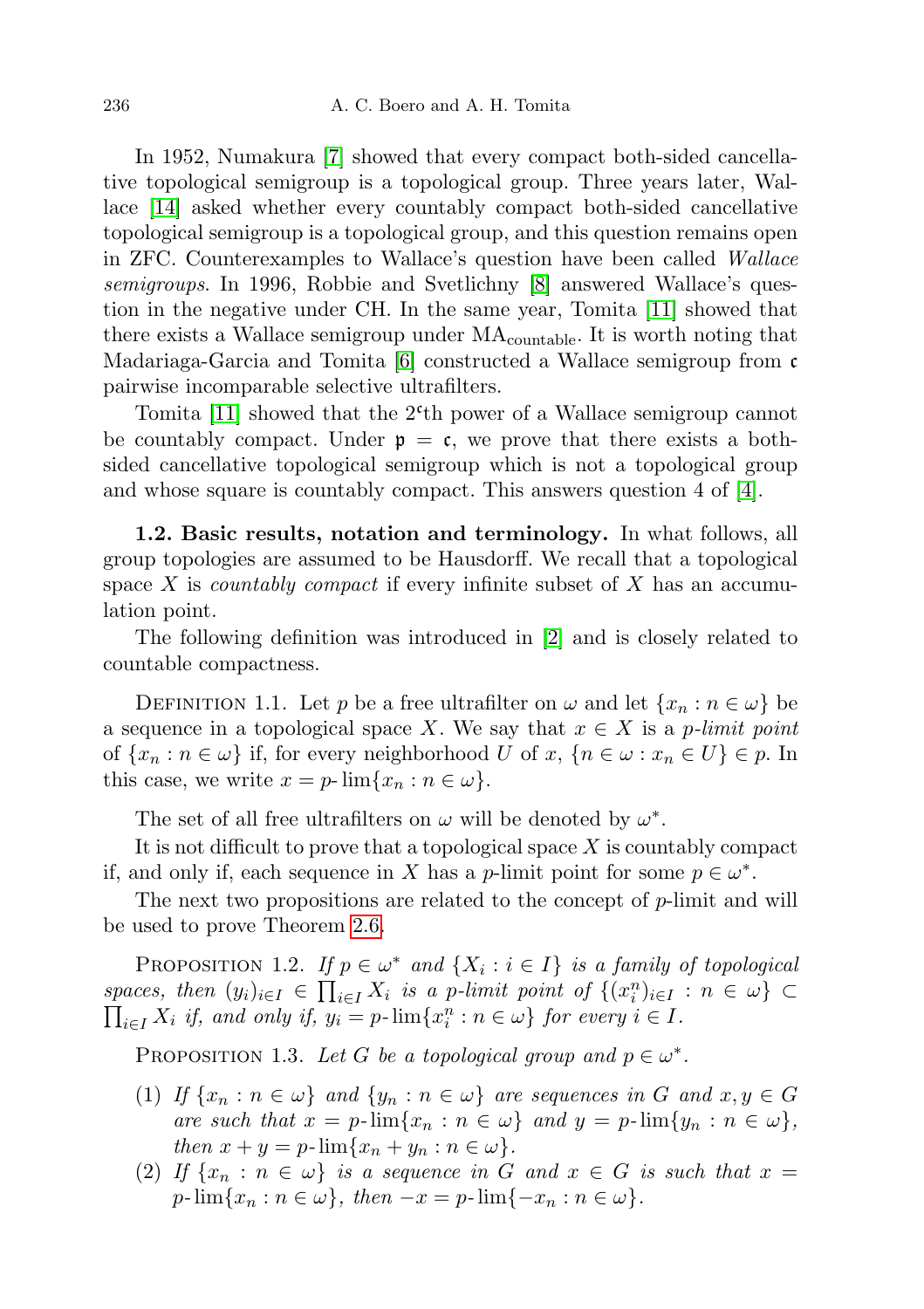If A is a set, then

$$
[A]^{\omega} = \{ X \subset A : |X| = \omega \}, \quad [A]^{<\omega} = \{ X \subset A : |X| < \omega \}.
$$

A pseudointersection of a family G of sets is an infinite set that is  $\subset^*$  in every member of  $\mathcal G$ . We say that a family  $\mathcal G$  of infinite sets has the *strong* finite intersection property (SFIP, for short) if every finite subfamily of  $\mathcal G$ has infinite intersection. The *pseudointersection number* **p** is the smallest cardinality of any  $\mathcal{G} \in [\omega]^\omega$  with SFIP but with no pseudointersection.

We denote the set of natural numbers by  $\mathbb N$ , the integers by  $\mathbb Z$ , the rationals by  $\mathbb Q$  and the reals by  $\mathbb R$ . The unit circle group, which is identified with  $\mathbb{R}/\mathbb{Z}$ , will be denoted by  $\mathbb{T}$  and the set of all non-empty open arcs of  $\mathbb{T}$ will be denoted by  $\mathcal{B}$ .

Let  $\Lambda$  be a set of ordinal numbers and let G be a group. If  $f \in G^{\Lambda}$ , the *support* of f is the set  $\{\lambda \in \Lambda : f(\lambda) \neq 0\}$ , which will be indicated by supp f. The direct sum  $\bigoplus_{\lambda \in \Lambda} G$  is the set of all elements of  $G^{\Lambda}$  that have finite support and will be denoted by  $G^{(\Lambda)}$ .

An abelian group  $F$  is free abelian if there exist a non-empty set  $X$  and a function  $\sigma: X \to F$  such that, for every function f from X to an abelian group G, there is a unique group homomorphism  $g: F \to G$  satisfying  $g \circ \sigma = f$ . It is well-known that a free abelian group of size c is isomorphic to  $\mathbb{Z}^{(\mathfrak{c})}$ , and therefore to  $\mathbb{Z}^{(\mathfrak{c}\times\omega)}$ .

We end this section by presenting some notation that will be used throughout this article.

If  $J \in \mathbb{Q}^{(\mathfrak{c} \times \omega)}$ , then

$$
J = \sum_{(\mu,k)\in \text{supp }J} J(\mu,k)\cdot \chi_{(\mu,k)}
$$

where  $\chi_{(\mu,k)} : \mathfrak{c} \times \omega \to \mathbb{Q}$  is given by

$$
\chi_{(\mu,k)}(\xi,n) = \begin{cases} 1 & \text{if } (\xi,n) = (\mu,k), \\ 0 & \text{if } (\xi,n) \neq (\mu,k). \end{cases}
$$

If  $(\mu, k) \in \text{supp } J$ , we can write

$$
J(\mu, k) = \frac{p(J, (\mu, k))}{q(J, (\mu, k))}
$$

where  $p(J, (\mu, k)), q(J, (\mu, k)) \in \mathbb{Z}$ ,  $gcd(p(J, (\mu, k)), q(J, (\mu, k))) = 1$  and  $q(J, (\mu, k)) > 0$ . Define

$$
b(J) = \operatorname{lcm}\{q(J,(\mu,k)) : (\mu,k) \in \operatorname{supp} J\}
$$

and, for each  $(\mu, k) \in \text{supp } J$ , set

$$
a(J, (\mu, k)) = p(J, (\mu, k)) \cdot \frac{b(J)}{q(J, (\mu, k))}.
$$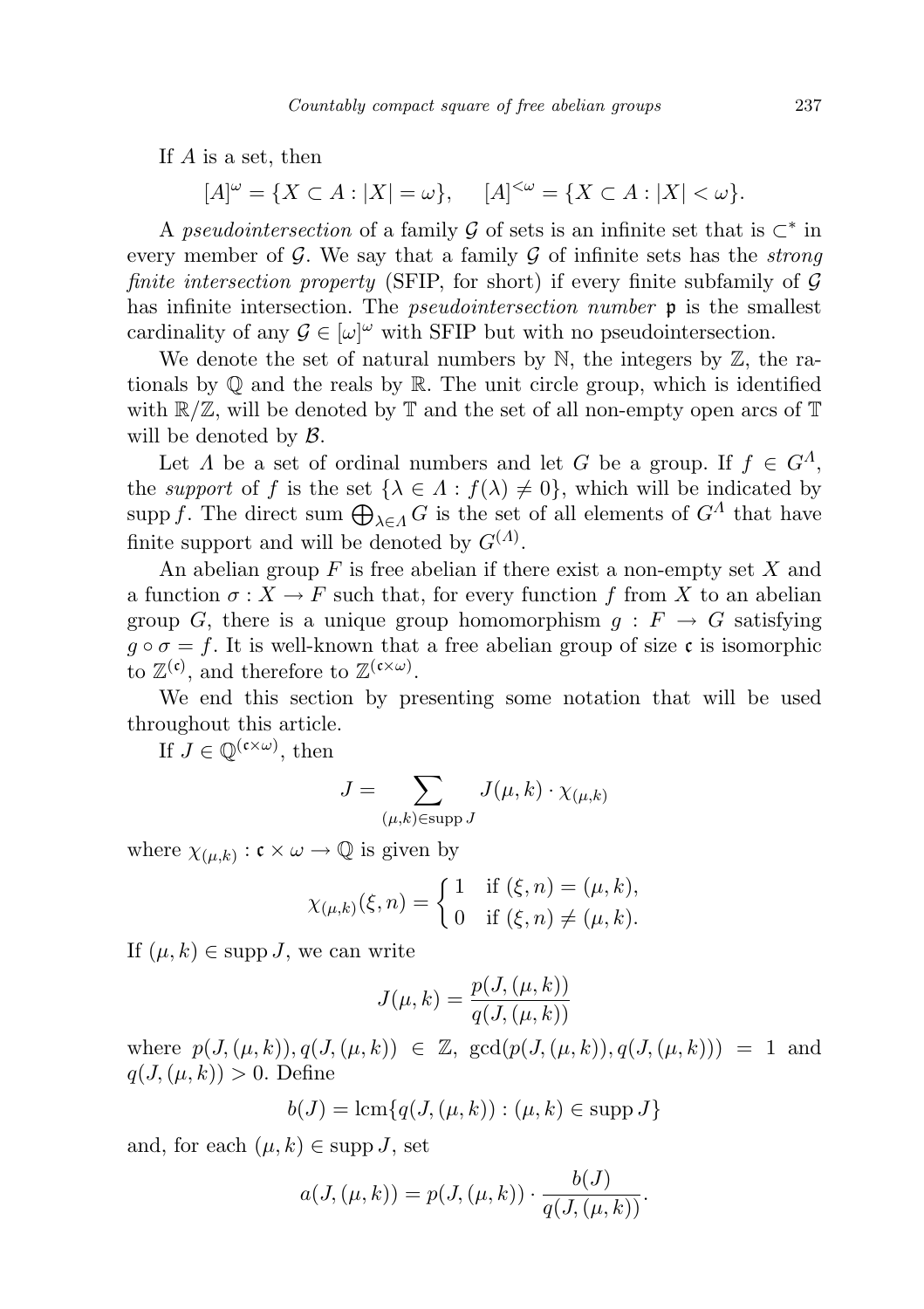Finally, define

$$
|a(J)| = \max\{|a(J, (\mu, k))| : (\mu, k) \in \text{supp } J\}.
$$

2. Countably compact squares of free abelian groups. We will show that a free abelian group of size  $\mathfrak c$  admits a group topology whose square is countably compact. Since every free abelian group of size  $\mathfrak c$  is isomorphic to  $\mathbb{Z}^{(\mathfrak{c}\times\omega)}$ , it suffices to endow any isomorphic copy of  $\mathbb{Z}^{(\mathfrak{c}\times\omega)}$  with such a topology.

Our strategy is to construct a group monomorphism  $\Phi: \mathbb{Q}^{(\mathfrak{c} \times \omega)} \to \mathbb{T}^{\mathfrak{c}}$ so that  $\Phi[\mathbb{Z}^{(\mathfrak{c}\times \omega)}]$  has countably compact square when considered with the subspace topology induced by  $\mathbb{T}^{\mathfrak{c}}$ . Such an embedding will be obtained "coordinate by coordinate"—that is, we will associate to each  $\alpha < \mathfrak{c}$  a group homomorphism  $\phi_{\alpha}: \mathbb{Q}^{(\mathfrak{c}\times \omega)} \to \mathbb{T}$  satisfying two significant conditions and  $\Phi$  will be the diagonal product of the family  $\{\phi_{\alpha} : \alpha < \mathfrak{c}\}\)$ . One of these conditions will guarantee that  $\Phi$  is injective and the other will ensure that every component of a pair of sequences in  $\Phi[\mathbb{Z}^{(c)}]$  admits a *p*-limit point for some  $p \in \omega^*$ .

Each mapping  $\phi_{\alpha}$  will be defined in two stages: we will first construct a group homomorphism from a countable subgroup of  $\mathbb{Q}^{(\mathfrak{c}\times\omega)}$  to  $\mathbb T$  by induction, and then we will extend it to the whole group  $\mathbb{Q}^{(\mathfrak{c}\times\omega)}$ . In every inductive step, we will approximate the values of the group homomorphism by non-empty open arcs of  $\mathbb T$  with suitable properties. To make this possible, we must deal with appropriate families of sequences in  $\mathbb{Q}^{(\mathfrak{c}\times\omega)}$  which we start to sort now.

DEFINITION 2.1. If  $f: \omega \to \mathbb{Z}^{(\mathfrak{c} \times \omega)}$ , then f is said to be of type 1 if  $|f(n)| > n$  for every  $n \in \omega$ , where  $|f(n)| = \max\{|f(n)(\mu, k)| : (\mu, k) \in$ supp  $f(n)$ ; f is said to be of type 2 if supp  $f(n) \setminus \bigcup_{m \leq n} \text{supp } f(m) \neq \emptyset$  for every  $n \in \omega$ .

The following result can be found in [\[6\]](#page-24-2).

<span id="page-3-0"></span>PROPOSITION 2.2. Let  $g : \omega \to \mathbb{Z}^{(\mathfrak{c} \times \omega)}$ . There exists  $j : \omega \to \omega$  strictly increasing such that  $g \circ j$  is either constant or of type 1 or 2.

According to Proposition [2.2,](#page-3-0) every non-trivial sequence in  $\mathbb{Z}^{(\mathfrak{c}\times\omega)}$  admits a subsequence of type 1 or 2. Therefore, in order to provide this space with a countably compact topology, it suffices to assign accumulation points to all sequences of type 1 or 2. The advantage of dealing only with those sequences is that there exists enough "freedom" in assigning to them accumulation point—so, approximations by arcs become viable.

The idea of "reducing" the family of sequences to which accumulation points will be assigned will also be used to endow the free abelian group of size  $\mathfrak c$  with a group topology that makes its square countably compact. In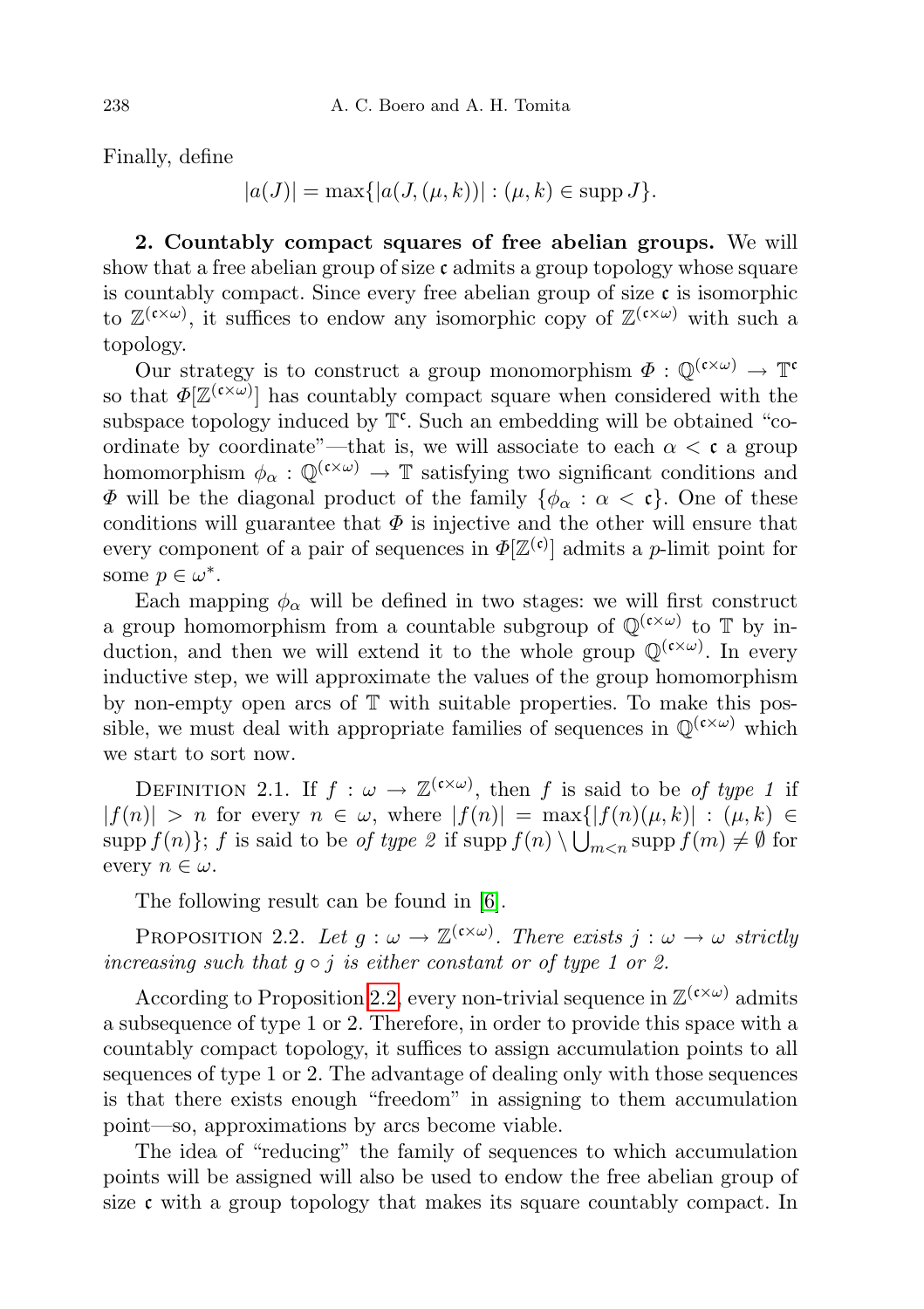this case, we will consider finite families of sequences in  $\mathbb{O}^{(\mathfrak{c}\times\omega)}$  which will be called of type A, B and C.

A family of type A is composed of sequences that are of type 1 or 2, but whose supports are pairwise disjoint. The calculations in this case are similar to those in [\[6\]](#page-24-2). Dealing with families of types B and C requires new ideas, since they contain a pair  $\{f_0, f_1\}$  of sequences in  $\mathbb{Q}^{(\mathfrak{c}\times\omega)}$  whose supports are not disjoint, and therefore cannot be treated separately. We will consider the ratio  $a_n = |f_0(n)(\theta_n, m_n)|/|f_1(n)(\theta_n, m_m)|$  for some  $(\theta_n, m_n) \in$  $\text{supp } f_0(n) \cap \text{supp } f_1(n).$ 

Families of type C are related to sequences  $\{a_n : n \in \omega\}$  converging to irrational numbers. In this case, we will use Kronecker's theorem to work directly with the sequence of pairs. Families of type B are related to sequences  ${a_n : n \in \omega}$  converging to 0. After dealing with  $f_0$ , a smaller arc A will be left and we will need  $|f_1(n)(\theta_n, m_n)| \cdot A$  to be large enough in order to deal with  $f_1$ .

If  $\{a_n : n \in \omega\}$  converges to a non-zero rational number, either we are able to use diophantine equations and obtain a family of type A or we have to write a rational linear combination of sequences in  $\mathbb{Z}^{(\mathfrak{c}\times\omega)}$  and consider a family of type B. Thus, we end up working with sequences in  $\mathbb{Q}^{(\mathfrak{c}\times\omega)}$  instead of  $\mathbb{Z}^{(\mathfrak{c}\times\omega)}$ . This forces us to define a topology in  $\mathbb{Q}^{(\mathfrak{c}\times\omega)}$  and then take the subspace topology.

DEFINITION 2.3. Let  $F = \{f_0, \ldots, f_k\}$  be a finite family of sequences in  $\mathbb{Q}^{(\mathfrak{c}\times\omega)}$ . We say that F is of type A if:

- $f_0, \ldots, f_k : \omega \to \mathbb{Z}^{(\mathfrak{c} \times \omega)}$  are of type 1 or 2;
- supp  $f_i(n) \cap \text{supp } f_i(n) = \emptyset$  for all  $n \in \omega$  and  $i, j \in \{0, ..., k\}$  such that  $i \neq j$ .

If F is of type A, put  $d(F) = 1$ . We say that F if of type B if:

- $f_2, \ldots, f_k : \omega \to \mathbb{Z}^{(\mathfrak{c} \times \omega)}$  are of type 1 or 2;
- $f_0(n) = (1/d(F)) \tilde{f}_0(n)$  and  $f_1(n) = (1/d(F)) \tilde{f}_1(n)$  for every  $n \in \omega$ , where  $\tilde{f}_0, \tilde{f}_1 : \omega \to \mathbb{Z}^{(\mathfrak{c} \times \omega)}$  are of type 1 or 2 and  $d(F)$  is a positive integer;
- supp  $f_0(n) \subset \text{supp } f_1(n)$  for every  $n \in \omega$ ;
- supp  $f_i(n) \cap \text{supp } f_j(n) = \emptyset$  for all  $n \in \omega$  and  $i, j \in \{2, ..., k\}$  such that  $i \neq j$ ;
- supp  $f_i(n) \cap \text{supp } f_i(n) = \emptyset$  for all  $n \in \omega, i \in \{0,1\}$  and  $j \in \{2,\ldots,k\}$ ;
- for each  $n \in \omega$ , there exists  $(\theta_n, m_n) \in \text{supp } f_0(n)$  such that the sequence

$$
\left\{\frac{f_0(n)(\theta_n, m_n)}{f_1(n)(\theta_n, m_n)} : n \in \omega\right\}
$$

is strictly monotonic and converges to 0.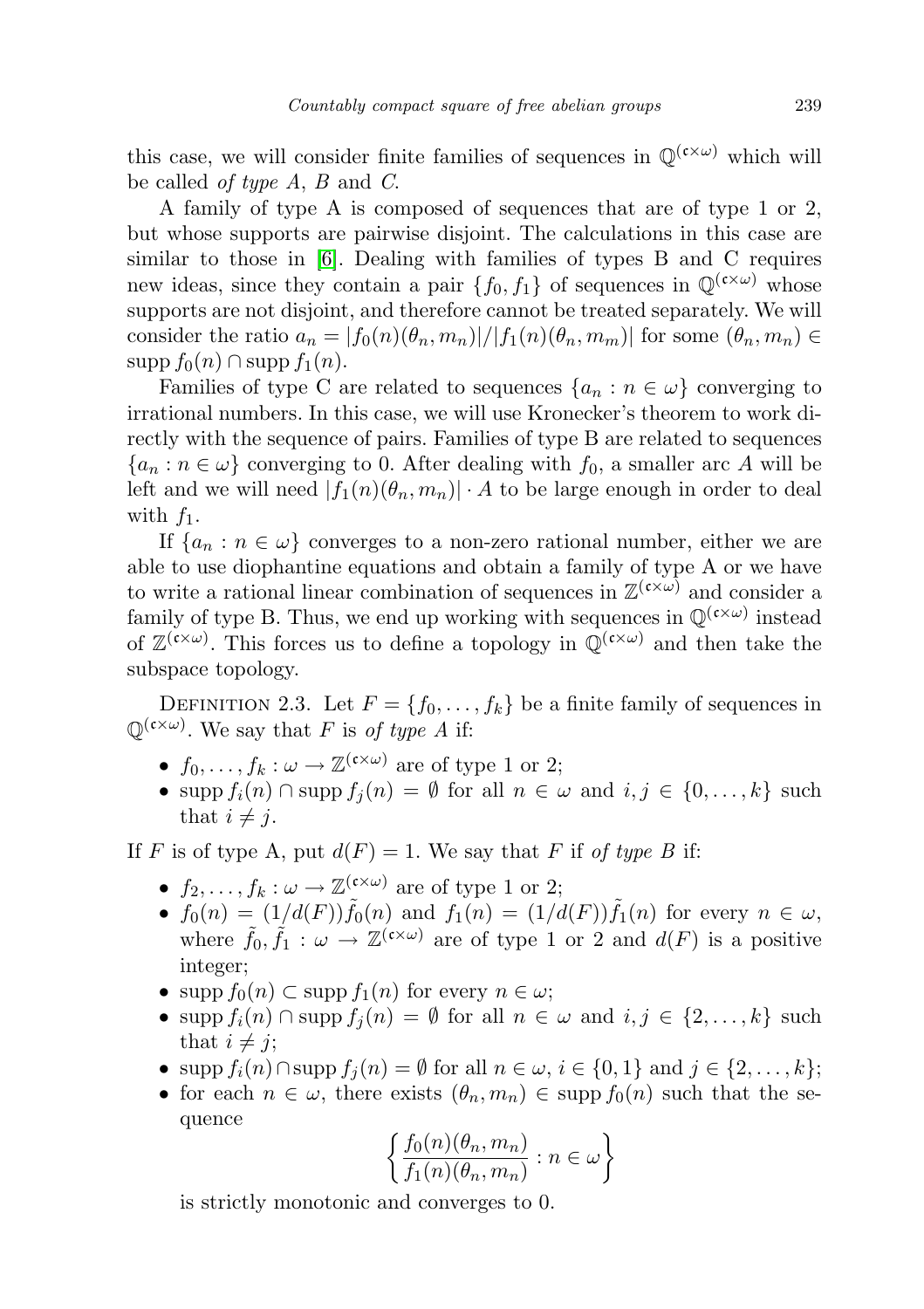We say that  $F$  is of type  $C$  if:

- $f_0, \ldots, f_k : \omega \to \mathbb{Z}^{(\mathfrak{c} \times \omega)}$  are of type 1 or 2;
- supp  $f_0(n) = \text{supp } f_1(n)$  for every  $n \in \omega$ ;
- supp  $f_i(n) \cap \text{supp } f_i(n) = \emptyset$  for all  $n \in \omega$  and  $i, j \in \{2, ..., k\}$  such that  $i \neq j$ ;
- supp  $f_i(n) \cap \text{supp } f_i(n) = \emptyset$  for all  $n \in \omega, i \in \{0, 1\}$  and  $j \in \{2, ..., k\}$ ;
- for each  $n \in \omega$ , there exists  $(\theta_n, m_n) \in \text{supp } f_0(n)$  such that the sequence

$$
\left\{\frac{f_0(n)(\theta_n, m_n)}{f_1(n)(\theta_n, m_n)} : n \in \omega\right\}
$$

is strictly monotonic and converges to  $\xi \in \mathbb{R} \setminus \mathbb{Q}$ .

If F is of type C, put  $d(F) = 1$ .

The set  $\mathcal F$  of all families of type A, B or C enables us not only to recover a subsequence of any pair of sequences in  $\mathbb{Z}^{(\mathfrak{c}\times\omega)}$ , but also to construct the coordinates  $\phi_{\alpha}$  of the embedding  $\Phi$ . The following two propositions support these statements. Their proofs will be presented in Sections 3 and 4.

<span id="page-5-1"></span>PROPOSITION 2.4. Let  $g, h : \omega \to \mathbb{Z}^{(\mathfrak{c} \times \omega)}$ . There exist  $F \in \mathcal{F}, j : \omega \to \omega$ strictly increasing and  $\tilde{g}, \tilde{h} \in \mathbb{Z}^{(\mathfrak{c} \times \omega)}$  such that  $(g \circ j)(n) = \tilde{g} + \sum_{f \in F} a_f f(n)$ and  $(h \circ j)(n) = \tilde{h} + \sum_{f \in F} b_f f(n)$  for every  $n \in \omega$ , where  $a_f, b_f \in \mathbb{Z}$  for every  $f \in F$ .

Before stating the next proposition, we fix an enumeration  $\{J_\alpha : \alpha < \mathfrak{c}\}\$ of  $\mathbb{Q}^{(\mathfrak{c}\times\omega)}\setminus\{0\}$  and an enumeration  $\{F_{\xi}:0<\xi<\mathfrak{c}\}\$  of  $\mathcal F$  such that

<span id="page-5-3"></span>(∗)  $\vert \ \ \vert$  $n\in\omega$  $\text{supp } f(n) \subset \xi \times \omega \quad \text{ for every } f \in F_{\xi} \text{ and every } \xi \in ]0, \mathfrak{c}[.$ 

The cardinality of  $F_{\xi}$  will be denoted by  $n(F_{\xi})$  and we will write  $F_{\xi}$  =  ${f_{\xi,0}, \ldots, f_{\xi,n(F_{\xi})-1}}.$ 

<span id="page-5-2"></span>PROPOSITION 2.5. ( $\mathfrak{p} = \mathfrak{c}$ ) For each  $\alpha < \mathfrak{c}$  and each  $\xi \in [0, \mathfrak{c}]$  there exists  $S_{\xi,\alpha} \in [\omega]^\omega$  such that if  $\alpha < \beta < \mathfrak{c}$ , then  $S_{\xi,\beta} \subset^* S_{\xi,\alpha}$ . There also exists a group homomorphism  $\phi_{\alpha} : \mathbb{Q}^{(\mathfrak{c} \times \omega)} \to \mathbb{T}$  such that:

- (i)  $\phi_{\alpha}(J_{\alpha}) \neq 0 + \mathbb{Z}$ ;
- (ii) The sequence  $\{\phi_{\alpha}(f_{\xi,i}(n)) : n \in S_{\xi,\alpha}\}\$  converges to  $\phi_{\alpha}(\chi_{(\xi,i)})$  for every  $i \in \{0, ..., n(F_{\xi}) - 1\}.$

We end this section by showing how Propositions [2.4](#page-5-1) and [2.5](#page-5-2) can be used to endow the free abelian group of size  $\mathfrak c$  with a group topology that makes its square countably compact.

<span id="page-5-0"></span>THEOREM 2.6.  $(p = c)$  There exists a group topology on the free abelian group of cardinality c that makes its square countably compact.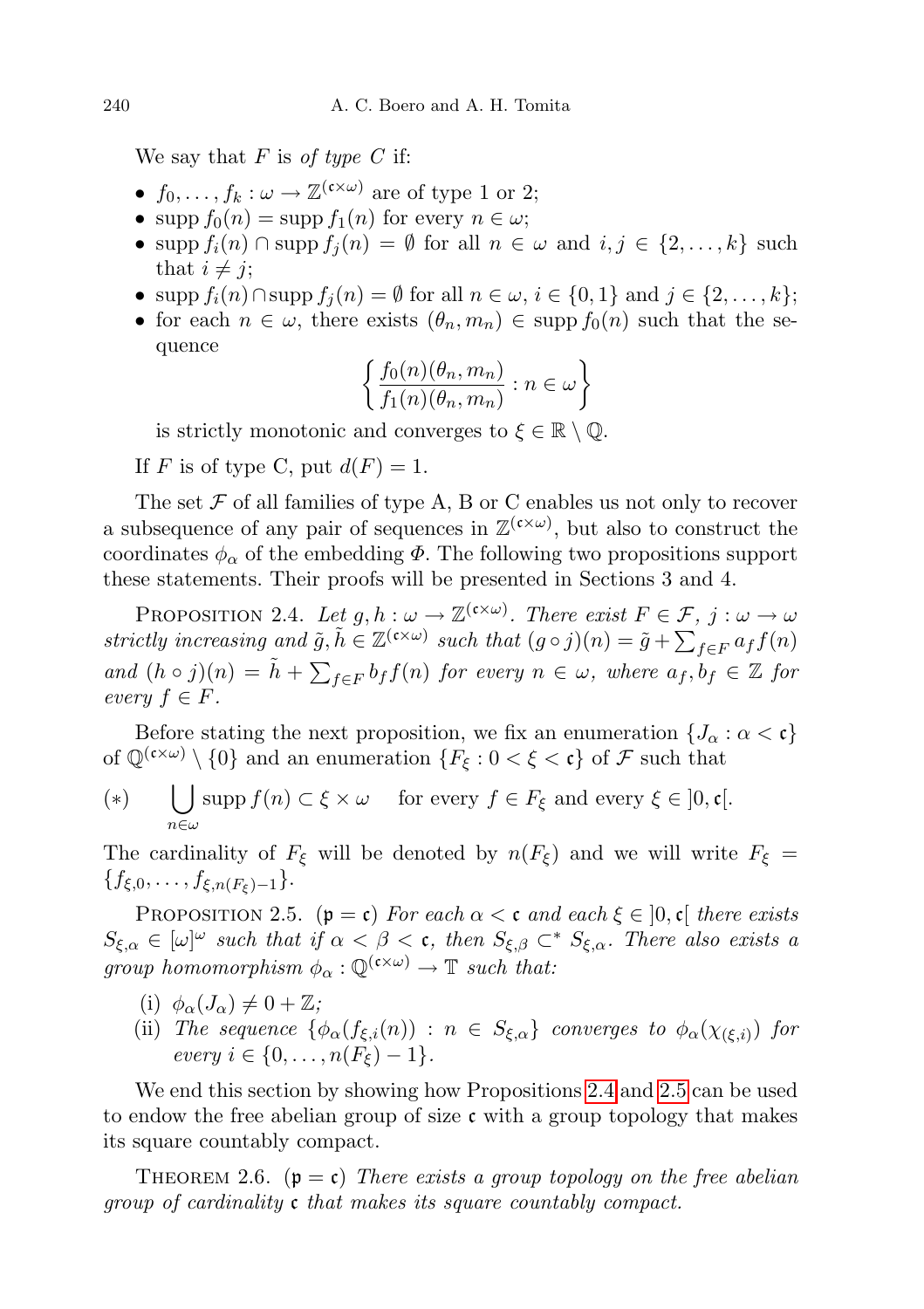Proof. It follows from Proposition [2.5\(](#page-5-2)i) that

$$
\Phi: \mathbb{Q}^{(\mathfrak{c} \times \omega)} \to \mathbb{T}^{\mathfrak{c}}, \quad J \mapsto \Phi(J),
$$

given by

$$
\Phi(J)(\alpha) = \phi_{\alpha}(J) \quad \text{ for every } \alpha < \mathfrak{c}
$$

is a group monomorphism. Thus,  $\Phi[\mathbb{Z}^{(\mathfrak{c}\times \omega)}]$  is isomorphic to  $\mathbb{Z}^{(\mathfrak{c}\times \omega)}$ , and since  $\mathbb{T}^{\mathfrak{c}}$  is a topological group, the subspace topology induced by  $\mathbb{T}^{\mathfrak{c}}$  in  $\Phi[\mathbb{Z}^{(\mathfrak{c}\times\omega)}]$ turns  $\Phi[\mathbb{Z}^{(\mathfrak{c}\times\omega)}]$  into a topological group.

Let  $g, h : \omega \to \Phi[\mathbb{Z}^{(\mathfrak{c} \times \omega)}]$ . It follows from Proposition [2.4](#page-5-1) that there exist  $\xi \in ]0, \mathfrak{c}], j : \omega \to \omega$  strictly increasing and  $\tilde{g}, \tilde{h} \in \mathbb{Z}^{(\mathfrak{c} \times \omega)}$  such that

$$
(\Phi^{-1} \circ g \circ j)(n) = \tilde{g} + \sum_{i < n(F_{\xi})} a_{\xi, i} \cdot f_{\xi, i}(n)
$$

and

$$
(\Phi^{-1} \circ h \circ j)(n) = \tilde{h} + \sum_{i < n(F_{\xi})} b_{\xi, i} \cdot f_{\xi, i}(n)
$$

for every  $n \in \omega$ , where  $a_{\xi,i}, b_{\xi,i} \in \mathbb{Z}$  for every  $i < n(F_{\xi})$ .

Fix  $p_{\xi} \in \omega^*$  containing  $\{\tilde{S}_{\xi,\alpha} : \alpha < \mathfrak{c}\}\)$ . According to Proposition [2.5\(](#page-5-2)ii), the sequence  $\{\phi_{\alpha}(f_{\xi,i}(n)) : n \in S_{\xi,\alpha}\}\)$  converges to  $\phi_{\alpha}(\chi_{(\xi,i)})$  for all  $i \in$  $\{0, \ldots, n(F_{\xi})-1\}$  and  $\alpha < \mathfrak{c}$ . Thus,

$$
\phi_{\alpha}(\chi_{(\xi,i)}) = p_{\xi} \text{-} \lim \{ \phi_{\alpha}(f_{\xi,i}(n)) : n \in \omega \}
$$

for all  $i \in \{0, \ldots, n(F_{\xi}) - 1\}$  and  $\alpha < \mathfrak{c}$ .

It follows from Proposition [1.2](#page-1-0) that

$$
\Phi(\chi_{(\xi,i)}) = p_{\xi} \text{-} \lim \{ \Phi(f_{\xi,i}(n)) : n \in \omega \}
$$

and Proposition [1.3](#page-1-1) implies that

$$
\Phi\left(\tilde{g} + \sum_{i < n(F_{\xi})} a_{\xi,i} \cdot \chi_{(\xi,i)}\right) = p_{\xi} - \lim \Big\{ \Phi\left(\tilde{g} + \sum_{i < n(F_{\xi})} a_{\xi,i} \cdot f_{\xi,i}(n)\right) : n \in \omega \Big\},\
$$
\n
$$
\Phi\left(\tilde{h} + \sum_{i < n(F_{\xi})} b_{\xi,i} \cdot \chi_{(\xi,i)}\right) = p_{\xi} - \lim \Big\{ \Phi\left(\tilde{h} + \sum_{i < n(F_{\xi})} b_{\xi,i} \cdot f_{\xi,i}(n)\right) : n \in \omega \Big\}.
$$

Consequently,  $(\Phi(\tilde{g} + \sum_{i \leq n(F_{\xi})} a_{\xi,i} \cdot \chi_{(\xi,i)}) , \Phi(\tilde{h} + \sum_{i \leq n(F_{\xi})} b_{\xi,i} \cdot \chi_{(\xi,i)}) ) =$  $p_{\xi}$ -  $\lim\{(g(n), h(n)) : n \in \omega\}$ . Therefore,  $\Phi[\mathbb{Z}^{(\mathfrak{c} \times \omega)}] \times \Phi[\mathbb{Z}^{(\mathfrak{c} \times \omega)}]$  is a countably compact group.

3. Proof of Proposition [2.4.](#page-5-1) In this section, we restate and prove Proposition [2.4,](#page-5-1) which shows that it is possible to recover a subsequence of any pair of sequences in  $\mathbb{Z}^{(\mathfrak{c}\times\omega)}$  from an element of  $\mathcal F$  and from translations in  $\mathbb{Z}^{(\mathfrak{c}\times\omega)}$ .

PROPOSITION 2.4. Let  $g, h : \omega \to \mathbb{Z}^{(\mathfrak{c} \times \omega)}$ . There exist  $F \in \mathcal{F}, j : \omega \to \omega$ strictly increasing and  $\tilde{g}, \tilde{h} \in \mathbb{Z}^{(\mathfrak{c} \times \omega)}$  such that  $(g \circ j)(n) = \tilde{g} + \sum_{f \in F} a_f f(n)$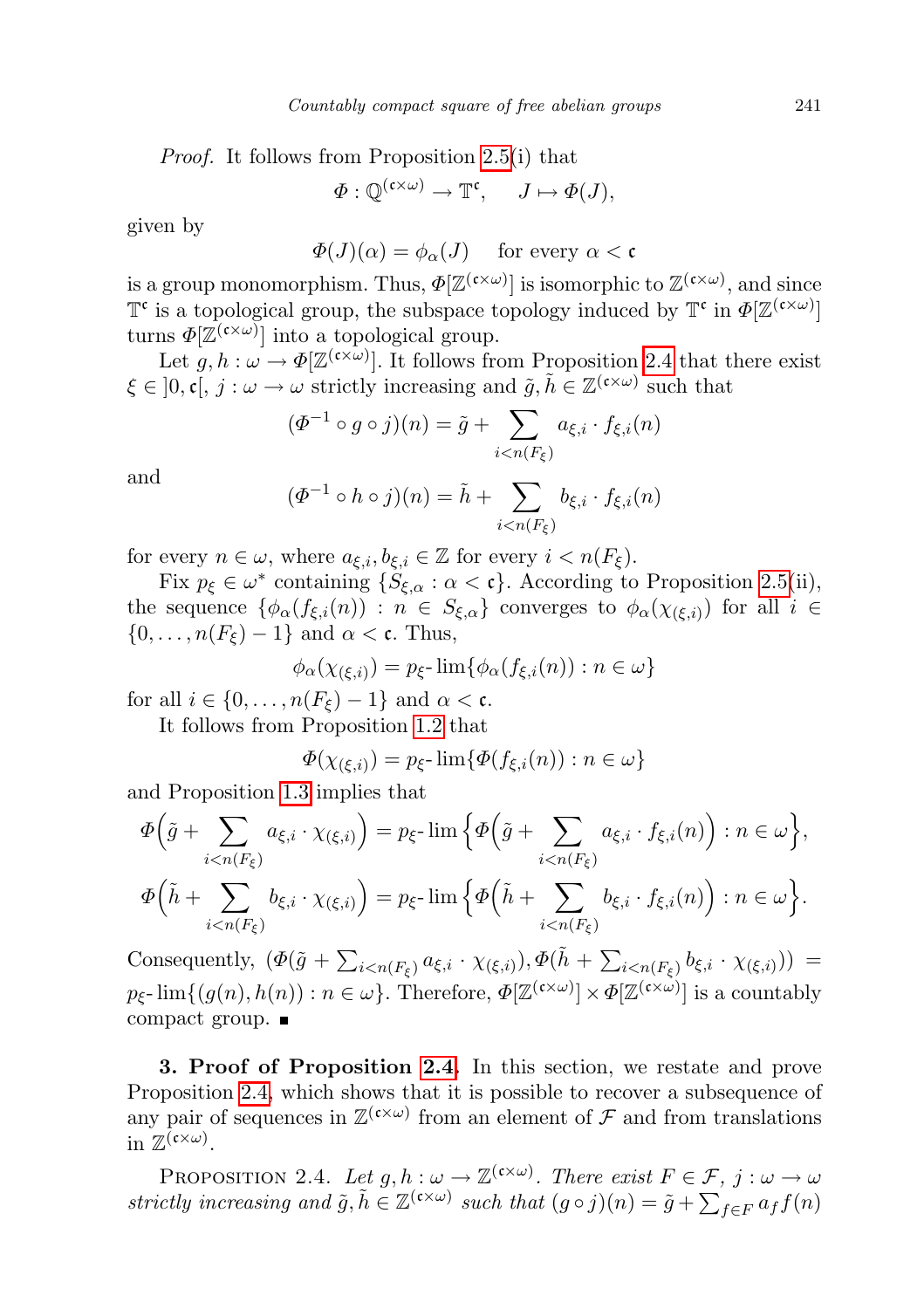and  $(h \circ j)(n) = \tilde{h} + \sum_{f \in F} b_f f(n)$  for every  $n \in \omega$ , where  $a_f, b_f \in \mathbb{Z}$  for every  $f \in F$ .

*Proof.* Let  $g_0, g_1, h_0, h_1 : \omega \to \mathbb{Z}^{(\mathfrak{c} \times \omega)}$  be given by

$$
g_0(n) = \sum_{(\mu,k)\in \text{supp } g(n)\backslash \text{supp } h(n)} g(n)(\mu, k) \cdot \chi_{(\mu,k)},
$$
  
\n
$$
g_1(n) = \sum_{(\mu,k)\in \text{supp } g(n)\cap \text{supp } h(n)} g(n)(\mu, k) \cdot \chi_{(\mu,k)},
$$
  
\n
$$
h_0(n) = \sum_{(\mu,k)\in \text{supp } h(n)\backslash \text{supp } g(n)} h(n)(\mu, k) \cdot \chi_{(\mu,k)},
$$
  
\n
$$
h_1(n) = \sum_{(\mu,k)\in \text{supp } h(n)\cap \text{supp } g(n)} h(n)(\mu, k) \cdot \chi_{(\mu,k)}.
$$

Note that  $g(n) = g_0(n) + g_1(n)$  and  $h(n) = h_0(n) + h_1(n)$  for every  $n \in \omega$ .

It follows from Proposition [2.2](#page-3-0) that there exists  $j_1 : \omega \to \omega$  strictly increasing such that  $g_0 \circ j_1$ ,  $g_1 \circ j_1$ ,  $h_0 \circ j_1$  and  $h_1 \circ j_1$  are of type 1, 2 or constant. If  $g_1 \circ j_1$  or  $h_1 \circ j_1$  are constant, it is not difficult to realize that there exist  $F \in [\omega \mathbb{Q}^{(\mathfrak{c} \times \omega)}]^{<\omega}$  of type A and  $\tilde{g}, \tilde{h} \in \mathbb{Z}^{(\mathfrak{c} \times \omega)}$  such that  $(g \circ j_1)(n) = \tilde{g} + \sum_{f \in F} a_f f(n)$  and  $(h \circ j_1)(n) = \tilde{h} + \sum_{f \in F} b_f f(n)$  for every  $n \in \omega$ , where  $a_f, b_f \in \mathbb{Z}$  for every  $f \in F$ . Hence, we can suppose that  $g_1 \circ j_1$ and  $h_1 \circ j_1$  are of type 1 or 2.

Let

$$
A = \left\{ \frac{(g_1 \circ j_1)(n)(\mu, k)}{(h_1 \circ j_1)(n)(\mu, k)} : (\mu, k) \in \text{supp}(g_1 \circ j_1)(n) = \text{supp}(h_1 \circ j_1)(n), n \in \omega \right\}.
$$

If A is a finite set—say,  $A = \{p_0/q_0, \ldots, p_k/q_k\}$  where  $p_i, q_i \in \mathbb{Z} \setminus \{0\},$  $q_i > 0$  and  $gcd(p_i, q_i) = 1$  for every  $i \in \{0, \ldots, k\}$ —consider

$$
g_{1,i}(n) = \sum_{\substack{(\mu,k) \in \text{supp}(g_1 \circ j_1)(n), \\ (g_1 \circ j_1)(n)(\mu,k) = \frac{p_i}{q_i} \\ (h_1 \circ j_1)(n)(\mu,k) = \frac{p_i}{q_i}}} (g_1 \circ j_1)(n)(\mu, k) \cdot \chi_{(\mu,k)},
$$

$$
h_{1,i}(n) = \sum_{\substack{(\mu,k) \in \text{supp}(h_1 \circ j_1)(n), \\ (g_1 \circ j_1)(n)(\mu,k) = \frac{p_i}{q_i} \\ (h_1 \circ j_1)(n)(\mu,k) = \frac{p_i}{q_i}}} (h_1 \circ j_1)(n)(\mu, k) \cdot \chi_{(\mu,k)},
$$

for all  $n \in \omega$  and  $i \in \{0, \ldots, k\}$ . Note that

$$
(g_1 \circ j_1)(n) = \sum_{i=0}^{k} g_{1,i}(n), \quad (h_1 \circ j_1)(n) = \sum_{i=0}^{k} h_{1,i}(n).
$$

If  $i \in \{0, \ldots, k\}$  and  $n \in \omega$ , then supp  $g_{1,i}(n) = \text{supp } h_{1,i}(n)$ . Moreover,

k

$$
\frac{g_{1,i}(n)(\mu,k)}{h_{1,i}(n)(\mu,k)} = \frac{p_i}{q_i}
$$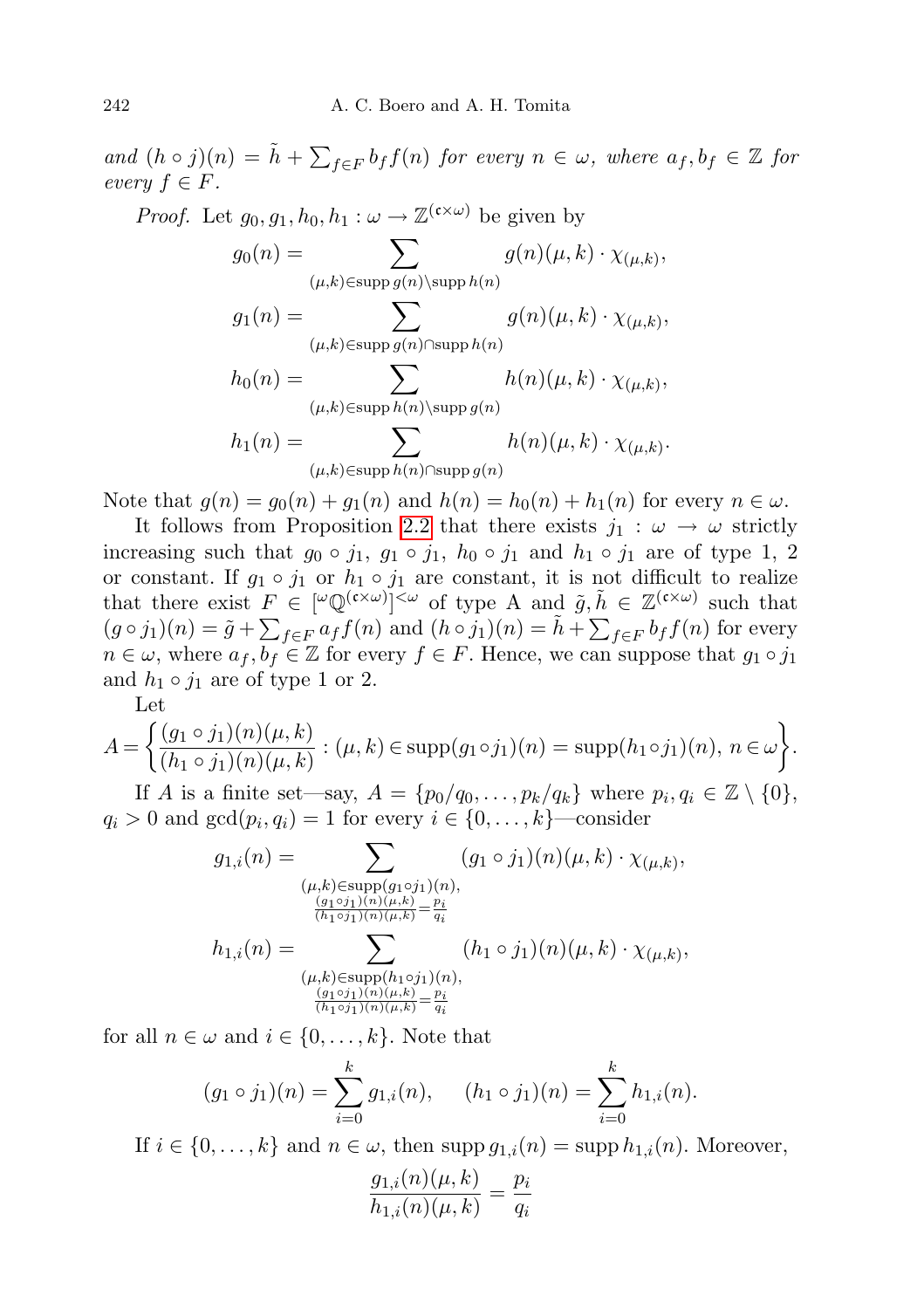for every  $(\mu, k) \in \text{supp } g_{1,i}(n) = \text{supp } h_{1,i}(n)$ . Since  $\text{gcd}(p_i, q_i) = 1$ , it follows that  $q_i | h_{1,i}(n)(\mu, k)$  for every  $(\mu, k) \in \text{supp } g_{1,i}(n) = \text{supp } h_{1,i}(n)$ . Let  $f_i$ :  $\omega \to \mathbb{Z}^{(\mathfrak{c} \times \omega)}$  be given by

$$
f_i(n)(\mu, k) = \frac{h_{1,i}(n)(\mu, k)}{q_i}
$$

for every  $(\mu, k) \in \mathfrak{c} \times \omega$ . We have

$$
(g_1 \circ j_1)(n) = \sum_{i=0}^{k} p_i \cdot f_i(n), \quad (h_1 \circ j_1)(n) = \sum_{i=0}^{k} q_i \cdot f_i(n).
$$

Choose  $j_2 : \omega \to \omega$  strictly increasing and such that  $f_i \circ j_2$  is constant or of type 1 or 2, and define  $s_i = f_i \circ j_2$  for every  $i \in \{0, ..., k\}$ . Put also  $s_{k+1} = g_0 \circ j_1 \circ j_2$  and  $s_{k+2} = h_0 \circ j_1 \circ j_2$ . Let  $\{n_0, \ldots, n_l\}$  be a strictly increasing enumeration of the set  $I = \{i \in \{0, ..., k\} : s_i \text{ is not constant}\}.$ If  $s_{k+1}$  and  $s_{k+2}$  are constant, put  $F = \{s_{n_i} : 0 \le i \le l\}$ ; if  $s_{k+1}$  is not constant and  $s_{k+2}$  is constant, put  $F = \{s_{n_i} : 0 \le i \le l\} \cup \{s_{k+1}\};$  if  $s_{k+1}$ is constant and  $s_{k+2}$  is not, put  $F = \{s_{n_i} : 0 \le i \le l\} \cup \{s_{k+2}\};$  if  $s_{k+1}$  and  $s_{k+2}$  are not constant, put  $F = \{s_{n_i} : 0 \le i \le l\} \cup \{s_{k+1}\} \cup \{s_{k+2}\}.$  We see that F is of type A, and therefore belongs to  $\mathcal{F}$ .

Note that

$$
(g \circ j_1 \circ j_2)(n) = \sum_{i \in \{0, \dots, k\} \setminus I} s_i(0) + s_{k+1}(n) + \sum_{i=0}^{l} p_{n_i} \cdot s_{n_i},
$$

$$
(h \circ j_1 \circ j_2)(n) = \sum_{i \in \{0, \dots, k\} \setminus I} s_i(0) + s_{k+2}(n) + \sum_{i=0}^{l} q_{n_i} \cdot s_{n_i},
$$

for every  $n \in \omega$ .

If A is infinite, there exist  $j_2 : \omega \to \omega$  strictly increasing and  $\{(\theta_n, m_n) :$  $n \in \omega$   $\subset \mathfrak{c} \times \omega$  such that  $g_1 \circ j_1 \circ j_2$  and  $h_1 \circ j_1 \circ j_2$  are of type 1 or 2,  $(\theta_n, m_n) \in \text{supp } (g_1 \circ j_1 \circ j_2)(n) \cap \text{supp } (h_1 \circ j_1 \circ j_2)(n)$  for every  $n \in \omega$ , and

$$
\frac{(g_1 \circ j_1 \circ j_2)(n)(\theta_n, m_n)}{(h_1 \circ j_1 \circ j_2)(n)(\theta_n, m_n)} \to \xi
$$

strictly monotonically for some  $\xi \in [-\infty, +\infty]$ .

If  $\xi = 0$ , put  $s_0 = g_1 \circ j_1 \circ j_2$ ,  $s_1 = h_1 \circ j_1 \circ j_2$ ,  $s_2 = g_0 \circ j_1 \circ j_2$  and  $s_3 = h_0 \circ j_1 \circ j_2$ . Consider  $I = \{i \in \{0, 1, 2, 3\} : s_i \text{ is not constant}\}.$  Note that 0, 1 ∈ *I*. If 2, 3 ∈ *I*, then  $F = \{s_0, s_1, s_2, s_3\}$  is of type B, and therefore belongs to F. Define  $j = j_1 \circ j_2$  and  $\tilde{q} = h = 0$ . Then  $(q \circ j)(n) = s_0(n) + s_2(n)$ and  $(h \circ j)(n) = s_1(n) + s_3(n)$  for every  $n \in \omega$ . If  $2 \in I$  and  $3 \notin I$ , put  $F = \{s_0, s_1, s_2\}, \ j = j_1 \circ j_2, \tilde{g} = 0 \text{ and } h = s_3(0). \text{ If } 2 \notin I \text{ and } 3 \in I, \text{ put }$  $F = \{s_0, s_1, s_3\}, j = j_1 \circ j_2, \tilde{g} = s_2(0) \text{ and } \tilde{h} = 0. \text{ Finally, if } 2, 3 \notin I, \text{ put }$  $F = \{s_0, s_1\}, j = j_1 \circ j_2, \tilde{g} = s_2(0) \text{ and } \tilde{h} = s_3(0).$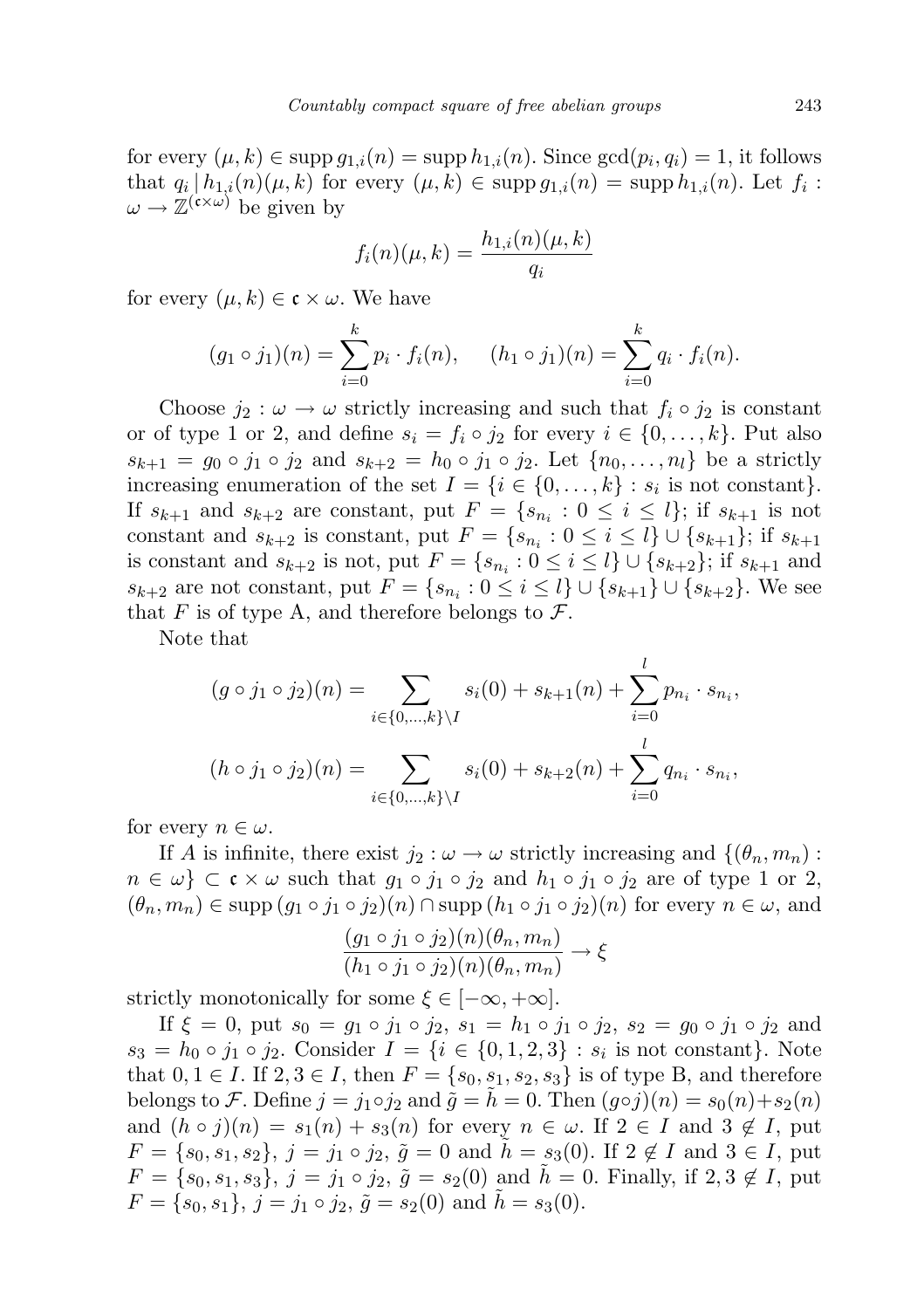If  $\xi = -\infty$  or  $\xi = +\infty$ , then  $\frac{(h_1 \circ j_1 \circ j_2)(n)(\theta_n, m_n)}{(g_1 \circ j_1 \circ j_2)(n)(\theta_n, m_n)} \to 0$ ; now proceed as in case  $\xi = 0$ .

If  $\xi \in \mathbb{R} \setminus \mathbb{Q}$ , put  $s_0 = g_1 \circ j_1 \circ j_2$ ,  $s_1 = h_1 \circ j_1 \circ j_2$ ,  $s_2 = g_0 \circ j_1 \circ j_2$  and  $s_3 = h_0 \circ j_1 \circ j_2$ . Consider  $I = \{i \in \{0, 1, 2, 3\} : s_i \text{ is not constant}\}.$  Note that  $0, 1 \in I$ . If  $2, 3 \in I$ , then  $F = \{s_0, s_1, s_2, s_3\}$  is of type C, and therefore belongs to F. Define  $j = j_1 \circ j_2$  and  $\tilde{g} = \tilde{h} = 0$ . Then  $(g \circ j)(n) = s_0(n) + s_2(n)$ and  $(h \circ j)(n) = s_1(n) + s_3(n)$  for every  $n \in \omega$ . The other cases  $(2 \in I)$  and  $3 \notin I$ ;  $2 \notin I$  and  $3 \in I$ ;  $2, 3 \notin I$ ) are treated in an analogous way.

If  $\xi \in \mathbb{Q} \setminus \{0\}$ , then  $\xi = p/q$ , where  $p, q \in \mathbb{Z} \setminus \{0\}$ ,  $q > 0$  and  $\gcd(p, q) = 1$ . Set

$$
r_0(n) = \frac{q \cdot (g_1 \circ j_1 \circ j_2)(n) - p \cdot (h_1 \circ j_1 \circ j_2)(n)}{q},
$$
  

$$
r_1(n) = \frac{(h_1 \circ j_1 \circ j_2)(n)}{q},
$$

for every  $n \in \omega$ . Put also  $r_2 = g_0 \circ j_1 \circ j_2$  and  $r_3 = h_0 \circ j_1 \circ j_2$ . There exists  $j_3 : \omega \to \omega$  strictly increasing such that

$$
n \mapsto q \cdot (g_1 \circ j_1 \circ j_2 \circ j_3)(n) - p \cdot (h_1 \circ j_1 \circ j_2 \circ j_3)(n)
$$

is of type 1, 2 or constant. If the sequence is of type 1 or 2, put  $\tilde{s}_0 =$  $q \cdot (g_1 \circ j_1 \circ j_2 \circ j_3) - p \cdot (h_1 \circ j_1 \circ j_2 \circ j_3), \tilde{s}_1 = h_1 \circ j_1 \circ j_2 \circ j_3, s_2 = r_2 \circ j_3$ and  $s_3 = r_3 \circ j_3$ . Set  $I = \{i \in \{2,3\} : s_i \text{ is not constant}\}\.$  If  $2, 3 \in I$ , then  $F = \{s_0, s_1, s_2, s_3\}$  is of type B, where  $s_0(n) = (1/q)\tilde{s}_0(n)$  and  $s_1(n) =$  $(1/q)\tilde{s}_1(n)$  for every  $n \in \omega$ . Put  $j = j_1 \circ j_2 \circ j_3$ ,  $\tilde{g} = 0$  and  $h = 0$ . It follows that  $g \circ j(n) = s_0(n) + p \cdot s_1(n) + s_2(n)$  and  $h \circ j(n) = q \cdot s_1(n) + s_3(n)$  for every  $n \in \omega$ . The other cases  $(2 \in I \text{ and } 3 \notin I; 2 \notin I \text{ and } 3 \in I; 2, 3 \notin I)$ are treated in an analogous way.

If the sequence  $n \mapsto q \cdot (g_1 \circ j_1 \circ j_2 \circ j_3)(n) - p \cdot (h_1 \circ j_1 \circ j_2 \circ j_3)(n)$  is constant, there exists  $J \in \mathbb{Z}^{(\mathfrak{c} \times \omega)}$  such that

$$
q \cdot (g_1 \circ j_1 \circ j_2 \circ j_3)(n)(\mu, k) - p \cdot (h_1 \circ j_1 \circ j_2 \circ j_3)(n)(\mu, k) = J(\mu, k)
$$

for all  $(\mu, k) \in \mathfrak{c} \times \omega$  and  $n \in \omega$ .

Fix  $(\mu, k) \in \mathfrak{c} \times \omega$ . Since  $gcd(p, q) = 1$ , the diophantine equation  $qx$  $py = J(\mu, k)$  has infinitely many solutions. If  $x = x_{(\mu, k)}, y = y_{(\mu, k)}$  is a particular solution of  $qx - py = J(\mu, k)$ , then all of its solutions are given by  $x = x_{(\mu,k)} - pt$ ,  $y = y_{(\mu,k)} - qt$  for  $t \in \mathbb{Z}$ . Hence, for every  $n \in \omega$  and  $(\mu, k) \in \text{supp}\,(g_1 \circ j_1 \circ j_2 \circ j_3)(n) = \text{supp}\,(h_1 \circ j_1 \circ j_2 \circ j_3)(n)$ , there exists  $t_{n,(u,k)} \in \mathbb{Z}$  such that

$$
(g_1 \circ j_1 \circ j_2 \circ j_3)(n)(\mu, k) = x_{(\mu, k)} - pt_{n, (\mu, k)},
$$
  

$$
(h_1 \circ j_1 \circ j_2 \circ j_3)(n)(\mu, k) = y_{(\mu, k)} - qt_{n, (\mu, k)}.
$$

Note that if  $(\mu, k) \notin \text{supp } J$ , then one can put  $x_{(\mu,k)} = 0$ ,  $y_{(\mu,k)} = 0$ . We also remark that if  $p, q > 0$ , one can choose  $x_{(\mu,k)}, y_{(\mu,k)} \geq 0$ . Hence, for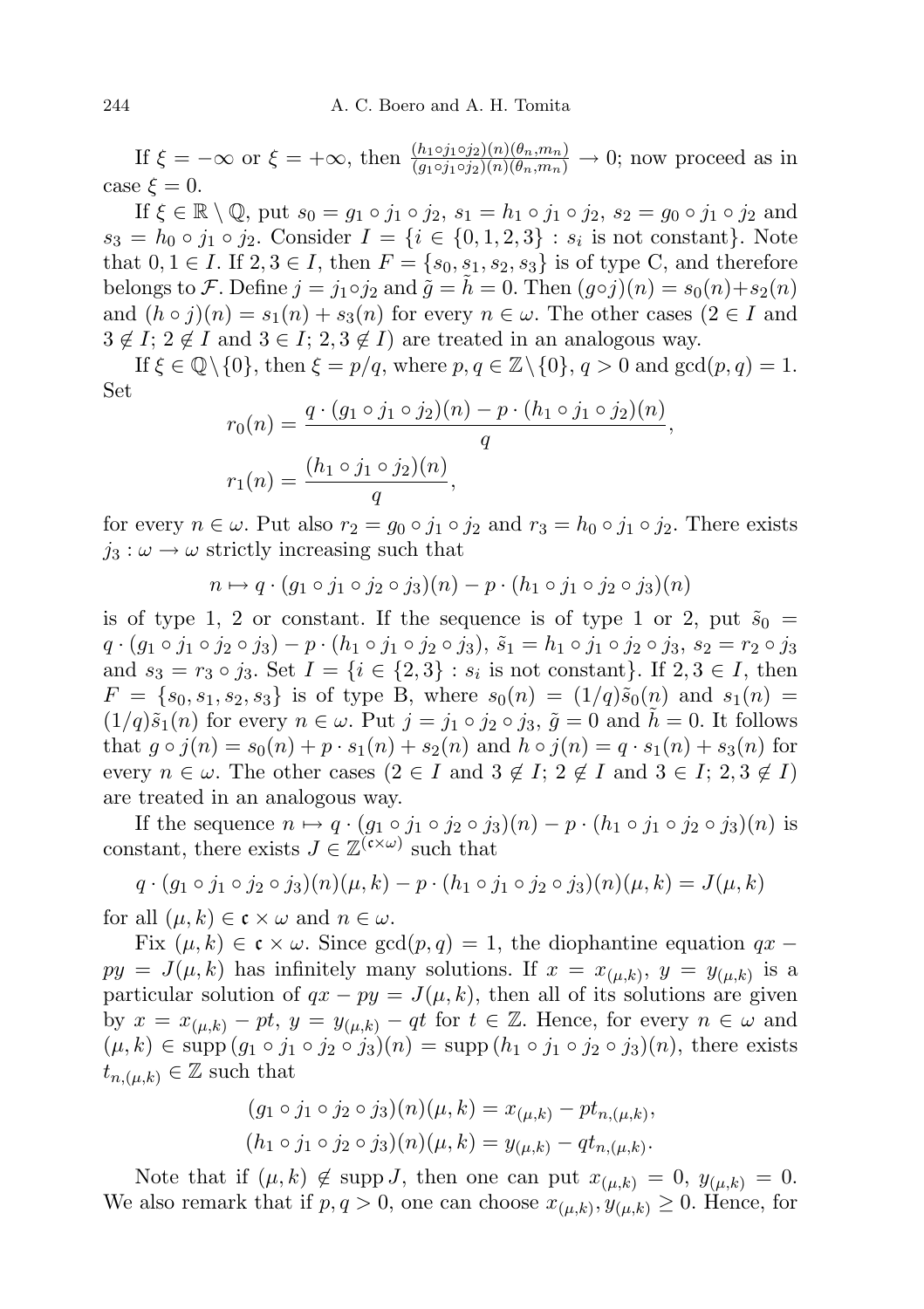every  $n \in \omega$ ,

$$
(g_1 \circ j_1 \circ j_2 \circ j_3)(n) = \sum_{(\mu,k) \in \text{supp}(g_1 \circ j_1 \circ j_2 \circ j_3)(n)} g_1 \circ j_1 \circ j_2 \circ j_3)(n)(\mu, k) \cdot \chi_{(\mu,k)}
$$
  
= 
$$
\sum_{(\mu,k) \in \text{supp } J} x_{(\mu,k)} \cdot \chi_{(\mu,k)} + p \cdot \sum_{(\mu,k) \in \text{supp}(g_1 \circ j_1 \circ j_2 \circ j_3)(n)} -t_{n,(\mu,k)} \cdot \chi_{(\mu,k)}
$$

and, analogously,

$$
(h_1 \circ j_1 \circ j_2 \circ j_3)(n) = \sum_{(\mu,k) \in \text{supp}(h_1 \circ j_1 \circ j_2 \circ j_3)(n)} (h_1 \circ j_1 \circ j_2 \circ j_3)(n)(\mu, k) \cdot \chi_{(\mu,k)}
$$
  
= 
$$
\sum_{(\mu,k) \in \text{supp } J} y_{(\mu,k)} \cdot \chi_{(\mu,k)} + q \cdot \sum_{(\mu,k) \in \text{supp}(h_1 \circ j_1 \circ j_2 \circ j_3)(n)} -t_{n,(\mu,k)} \cdot \chi_{(\mu,k)}.
$$

Moreover,

$$
n \mapsto \sum_{(\mu,k) \in \text{supp } J} x_{(\mu,k)} \cdot \chi_{(\mu,k)}
$$

and

$$
n \mapsto \sum_{(\mu,k)\in \text{supp }J} y_{(\mu,k)} \cdot \chi_{(\mu,k)}
$$

are constant.

 $\sum_{(\mu,k)\in \text{supp}(g_1\circ j_1\circ j_2\circ j_3\circ j_4)(n)} -t_{n,(\mu,k)} \cdot \chi_{(\mu,k)}$  is of type 1 or 2. Define  $j=$ Fix  $j_4 : \omega \to \omega$  strictly increasing such that the sequence  $s_0(n) =$  $j_1\circ j_2\circ j_3\circ j_4,\, \tilde g=\sum_{(\mu,k)\in\operatorname{supp} J}x_{(\mu,k)}\cdot\chi_{(\mu,k)},\, \tilde h=\sum_{(\mu,k)\in\operatorname{supp} J}y_{(\mu,k)}\cdot\chi_{(\mu,k)},$  $s_1 = g_0 \circ j$  and  $s_2 = h_0 \circ j$ . Set  $I = \{i \in \{1, 2\} : s_i \text{ is not constant}\}\.$  If  $1, 2 \in I$ , then  $F = \{s_0, s_1, s_2\}$  is of type A, and therefore belongs to F. Moreover,  $(g \circ j)(n) = \tilde{g} + p \cdot s_0(n) + s_1(n)$  and  $(h \circ j)(n) = \tilde{h} + q \cdot s_0(n) + s_2(n)$ , for every  $n \in \omega$ . The other cases  $(1 \in I \text{ and } 2 \notin I; 1 \notin I \text{ and } 2 \in I; 1, 2 \notin I)$ are treated in an analogous way.

4. Proof of Proposition [2.5.](#page-5-2) This section is devoted to proving Proposition [2.5.](#page-5-2) As mentioned, we will concern ourselves primarily with the construction of group homomorphisms from countable subgroups of  $\mathbb{Q}^{(\mathfrak{c} \times \omega)}$  to  $\mathbb{T}.$ These countable subgroups will be of the form  $\mathbb{Q}^{(E \times \omega)}$  for some  $E \in |\mathfrak{c}|^{\omega}$  and the following proposition shows how to construct inductively a suitable E. We remark that property (\*) of  $\{F_{\xi}: 0 < \xi < \mathfrak{c}\}\)$  will be used to carry out the induction.

<span id="page-10-0"></span>PROPOSITION 4.1. If  $J \in \mathbb{Q}^{(\mathfrak{c} \times \omega)} \setminus \{0\}$ , there exists  $E \in [\mathfrak{c}]^{\omega}$  such that  $\mathrm{supp} \, J \subset E \times \omega$  and such that if  $\xi \in E \setminus \{0\}$ , then  $\bigcup_{n \in \omega} \mathrm{supp} \, f(n) \subset E \times \omega$ for every  $f \in F_{\xi}$ .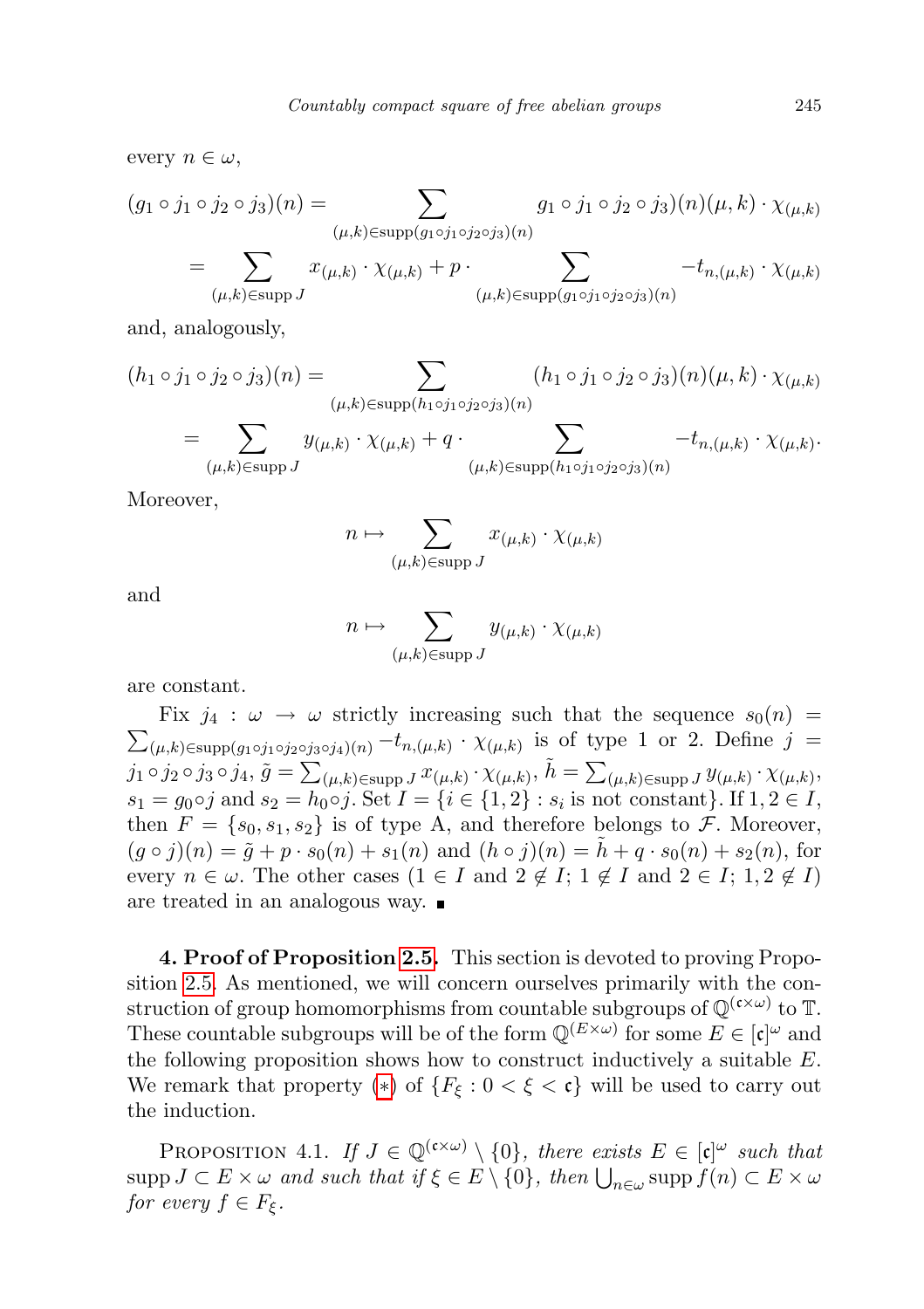*Proof.* Define  $E(0) = \omega$ . If  $\xi \in [0, \mathfrak{c}]$ , define by induction

$$
E(\xi) = \{\xi\} \cup \bigcup_{\mu \in X_{\xi}} E(\mu)
$$

where

$$
X_{\xi} = \left\{ \theta < \mathfrak{c} : \exists m \in \omega \text{ such that } (\theta, m) \in \bigcup_{i < n(F_{\xi})} \bigcup_{n \in \omega} \operatorname{supp} f_{\xi, i}(n) \right\}
$$

and let

$$
E = \bigcup_{\zeta \in X_J} E(\zeta)
$$

where

$$
X_J = \{ \theta < \mathfrak{c} : \exists m \in \omega \text{ such that } (\theta, m) \in \text{supp } J \}.
$$

It is clear that supp  $J \subset E \times \omega$ . An inductive argument shows that  $E(\xi) \in [\mathfrak{c}]^{\omega}$ for every  $\xi < \mathfrak{c}$ , and therefore  $E \in [\mathfrak{c}]^{\omega}$ . Another inductive argument shows that if  $\alpha \in E(\beta)$ , then  $E(\alpha) \subset E(\beta)$ . Thus, if  $\xi \in E \setminus \{0\}$ , then  $\bigcup_{n \in \omega} \text{supp } f_{\xi,i}(n)$  $\subset E \times \omega$  for every  $i < n(F_{\xi})$ . ■

The next three lemmas are the technical part relative to the types A, B and C respectively and will be used to prove Lemma [4.5,](#page-15-0) which will be necessary in the successor step of the induction in Proposition [4.6.](#page-18-0) Their proofs can be skipped on a first reading, without affecting the understanding of what follows.

We recall that  $\beta$  denotes the set of all non-empty open arcs of  $\mathbb{T}$ .

<span id="page-11-0"></span>LEMMA 4.2. Let  $\epsilon > 0$ ,  $A_0, \ldots, A_k \in \mathcal{B}, G \in [\mathfrak{c} \times \omega]^{<\omega}$ ,  $\psi : G \to \mathcal{B}$  and  $\{H_0,\ldots,H_k\} \subset \mathbb{Z}^{(\mathfrak{c} \times \omega)}$  such that supp  $H_i \cap \text{supp } H_j = \emptyset$  for all  $i, j \leq k$  with  $i \neq j$ . For each  $i \leq k$ , let  $(\mu_i, k_i) \in \text{supp } H_i$  be such that:

- (1)  $|H_i(\mu_i, k_i)| \epsilon > 4$  and  $\delta(\psi(\mu_i, k_i)) \geq \epsilon$ , or
- $(2)$   $(\mu_i, k_i) \notin G$ .

Denote G∪supp  $H_0 \cup \cdots \cup$ supp  $H_k$  by  $\tilde{G}$ . There exists  $\tilde{\epsilon} \leq \epsilon/2$  such that for every  $\tilde{\tilde{\epsilon}} \leq \tilde{\epsilon}$  there exists  $\tilde{\psi} : \tilde{G} \to \mathcal{B}$  satisfying the following conditions:

\n- (i) 
$$
\overline{\tilde{\psi}(\xi,n)} \subset \psi(\xi,n)
$$
 for every  $(\xi,n) \in G$ ;
\n- (ii)  $\delta(\tilde{\psi}(\xi,n)) = \tilde{\epsilon}$  for every  $(\xi,n) \in \tilde{G}$ ;
\n- (iii)  $\delta(\sum_{(\xi,n)\in \text{supp } H_i} H_i(\xi,n) \cdot \tilde{\psi}(\xi,n)) < \epsilon$  for every  $i \leq k$ ;
\n- (iv)  $A_i \cap \sum_{(\xi,n)\in \text{supp } H_i} H_i(\xi,n) \cdot \tilde{\psi}(\xi,n) \neq \emptyset$  for every  $i \leq k$ .
\n- Proof. Define
\n

$$
\tilde{\epsilon} = \min \left\{ \left\{ \frac{\delta(\psi(\xi, n))}{2} : (\xi, n) \in G \right\} \cup \left\{ \frac{\epsilon}{2 \cdot \sum_{(\xi, n) \in \text{supp } H_i} |H_i(\xi, n)|} \right\} \right\}
$$

and choose  $\tilde{\epsilon} \leq \tilde{\epsilon}$ .

If  $(\xi, n) \in \tilde{G} \setminus \bigcup_{i \leq k} \text{supp } H_i$ , define  $\tilde{\psi}(\xi, n)$  as the element of  $\mathcal{B}$  centered at the middle point of  $\psi(\xi, n)$  with diameter  $\tilde{\tilde{\epsilon}}$ .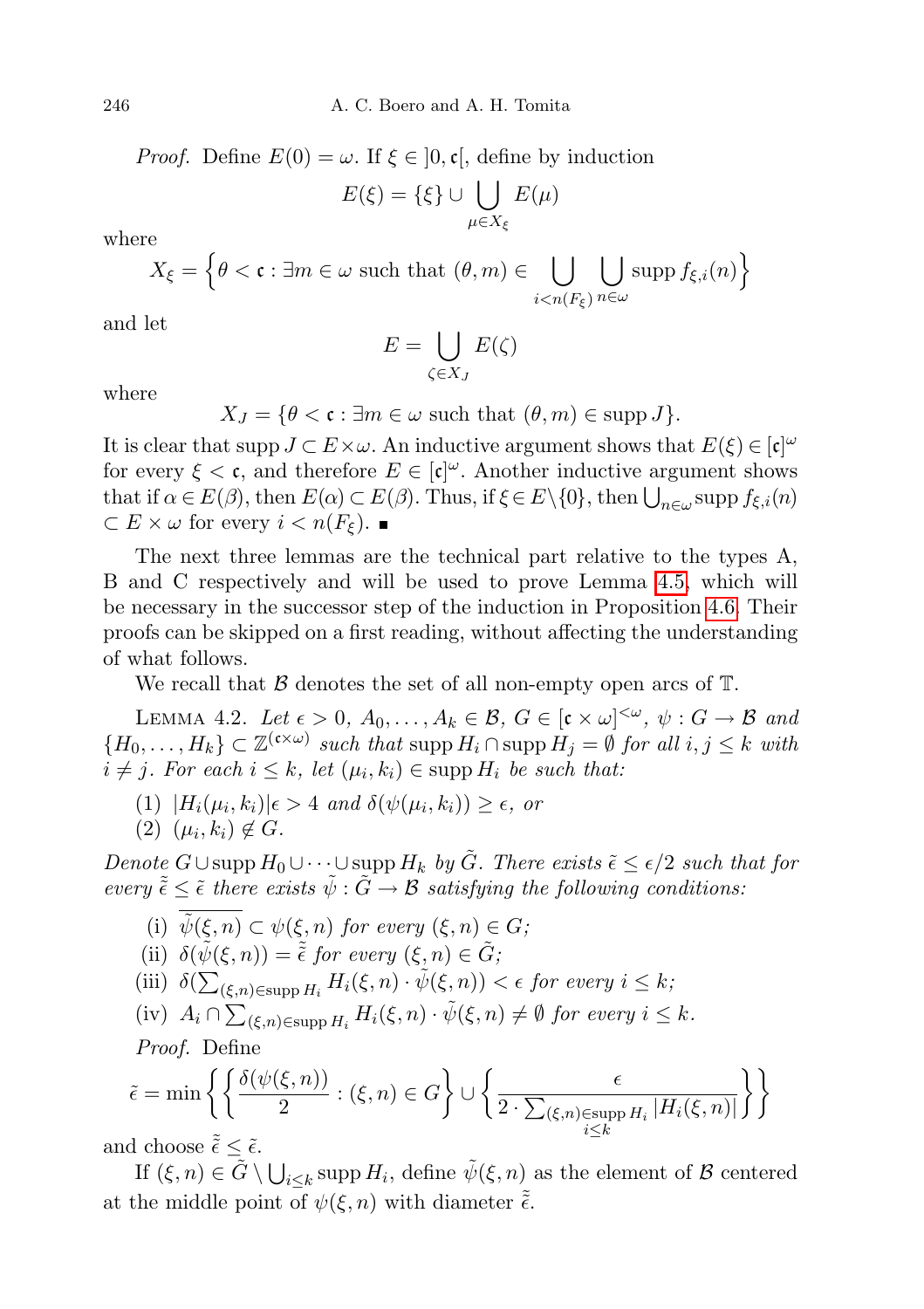Fix  $i \in \{0, \ldots, k\}$ . If  $(\xi, n) \in \text{supp } H_i \setminus \{(\mu_i, k_i)\},\$ define  $z_{(\xi,n)} \in \mathbb{T}$  in the following way: if  $(\xi, n) \in G$ , then  $z_{(\xi,n)}$  is the middle point of  $\psi(\xi, n)$ ; if  $(\xi, n) \notin G$ , then  $z_{(\xi,n)}$  is chosen arbitrarily. Set

$$
x_i = \sum_{(\xi,n)\in \text{supp } H_i \backslash \{(\mu_i,k_i)\}} H_i(\xi,n) \cdot z_{(\xi,n)}.
$$

If 
$$
(\mu_i, k_i) \notin G
$$
, choose  $z_{(\mu_i, k_i)} \in \mathbb{T}$  such that

<span id="page-12-0"></span>(a) 
$$
x_i + H_i(\mu_i, k_i) \cdot z_{(\mu_i, k_i)} \in A_i.
$$

If  $(\mu_i, k_i) \in G$ , let  $\tilde{z}_{(\mu_i, k_i)}$  be the middle point of  $\psi(\mu_i, k_i)$  and A be the open arc of  $\mathbb T$  centered at  $\widetilde{z}_{(\mu_i,k_i)}$  with diameter  $\epsilon/4$ . Note that  $H_i(\mu_i,k_i) \cdot A$  $=\mathbb{T}$ , and therefore there exists  $z_{(\mu_i,k_i)} \in A$  such that

<span id="page-12-1"></span>(b) 
$$
x_i + H_i(\mu_i, k_i) \cdot z_{(\mu_i, k_i)} \in A_i.
$$

For each  $(\xi, n) \in \bigcup_{i \leq k} \text{supp } H_i$ , let  $\tilde{\psi}(\xi, n)$  be the open arc of  $\mathbb{T}$  centered at  $z_{(\xi,n)}$  with diameter  $\tilde{\epsilon}$ .

Conditions (i) and (ii) are clearly satisfied, (iii) follows from the choice of  $\tilde{\epsilon}$ , and (iv) follows from [\(a\)](#page-12-0) and [\(b\)](#page-12-1).

<span id="page-12-2"></span>LEMMA 4.3. Let  $d \in \mathbb{N} \setminus \{0\}$ ,  $\epsilon > 0$ ,  $A_0, A_1 \in \mathcal{B}$  with  $\delta(A_0) \geq \epsilon$  and  $\delta(A_1) \geq \epsilon, G \in [\mathfrak{c} \times \omega]^{<\omega}, \ \psi : G \to \mathcal{B} \ \text{and} \ \{H_0, H_1\} \subset \mathbb{Z}^{(\mathfrak{c} \times \omega)} \ \text{where}$  $\text{supp } H_0 \subset \text{supp } H_1$ . Let  $(\mu, k), (\nu, l) \in \text{supp } H_0$  (not necessarily distinct) be such that:

- (1)  $\delta(\psi(\mu, k)) \geq \epsilon$  if  $(\mu, k) \in G$ ;
- (2)  $|H_0(\nu, l)| \epsilon > 4d$  and  $\delta(\psi(\nu, l)) \geq \epsilon$  if  $(\nu, l) \in G$ ;
- (3)  $|H_1(\mu, k)| \epsilon \geq 4d |H_0(\mu, k)|$ .

Denote G∪supp  $H_0 \cup$ supp  $H_1$  by  $\tilde{G}$ . There exists  $\tilde{\epsilon} \leq \epsilon/2$  such that for every  $\tilde{\tilde{\epsilon}} \leq \tilde{\epsilon}$  there exists  $\tilde{\psi} : \tilde{G} \to \mathcal{B}$  satisfying the following conditions:

\n- (i) 
$$
d \cdot \tilde{\psi}(\xi, n) \subset \psi(\xi, n)
$$
 for every  $(\xi, n) \in G$ ;
\n- (ii)  $\delta(\tilde{\psi}(\xi, n)) = \tilde{\epsilon}$  for every  $(\xi, n) \in \tilde{G}$ ;
\n- (iii)  $\delta(\sum_{(\xi,n)\in \text{supp } H_i} H_i(\xi, n)) \cdot \tilde{\psi}(\xi, n) < \epsilon$  for every  $i < 2$ ;
\n- (iv)  $A_i \cap \sum_{(\xi,n)\in \text{supp } H_i} H_i(\xi, n) \cdot \tilde{\psi}(\xi, n) \neq \emptyset$  for every  $i < 2$ .
\n

Proof. Define

$$
\tilde{\epsilon} = \min \left\{ \left\{ \frac{\delta(\psi(\xi, n))}{2d} : (\xi, n) \in G \right\} \cup \left\{ \frac{\epsilon}{2d \cdot \sum_{(\xi, n) \in \text{supp } H_i} |H_i(\xi, n)|} \right\} \right\}
$$

and choose  $\tilde{\tilde{\epsilon}} < \tilde{\epsilon}$ .

If  $(\xi, n) \in \tilde{G} \setminus \bigcup_{i \leq 2} \text{supp } H_i$  define  $\tilde{\psi}(\xi, n)$  as the element of  $\mathcal{B}$  centered at the dth root of the middle point of  $\psi(\xi, n)$  with diameter  $\tilde{\tilde{\epsilon}}$ .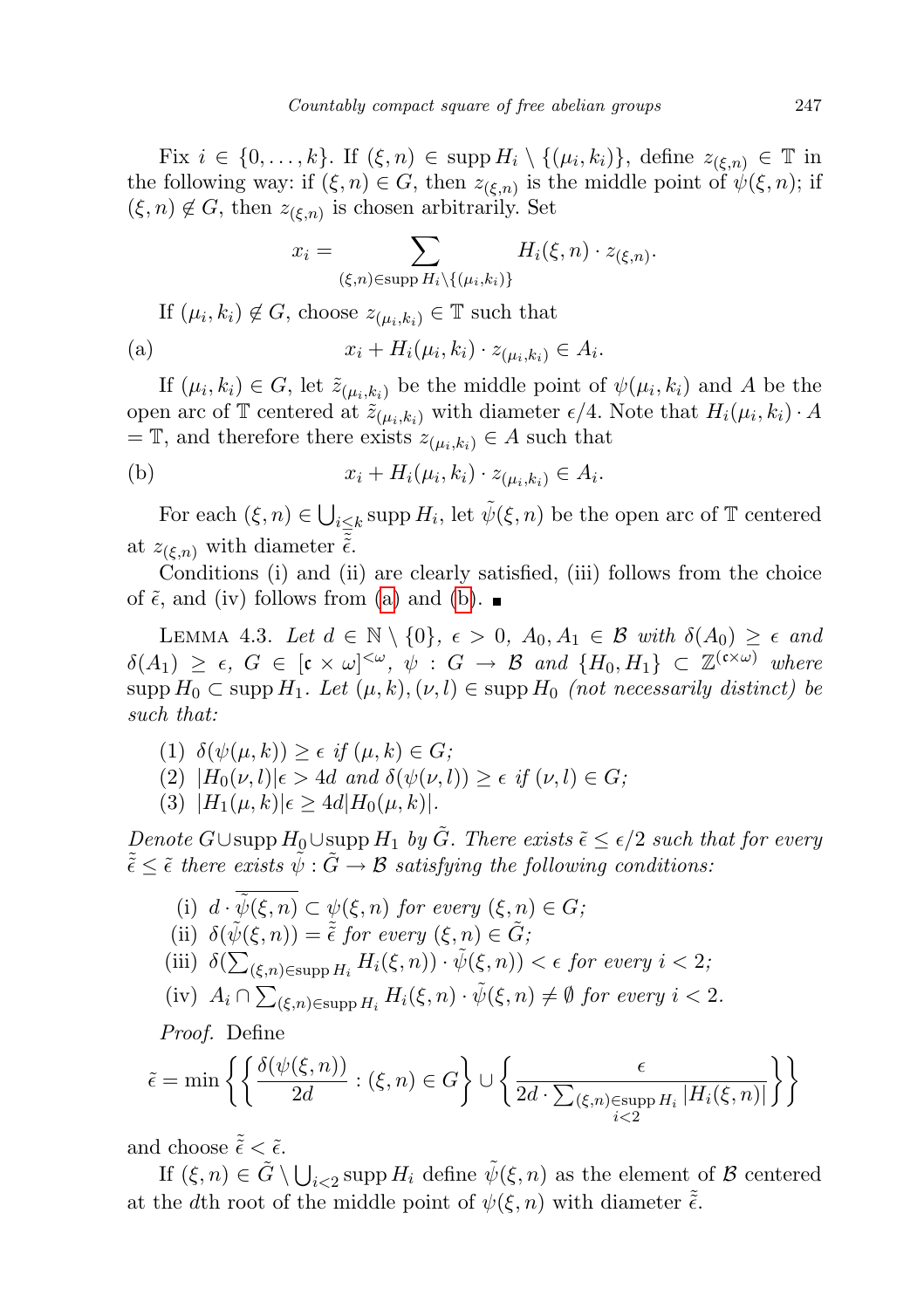If  $(\nu, l) = (\mu, k)$ , then for each  $(\xi, n) \in \text{supp } H_1 \setminus \{(\mu, k)\},$  define  $z_{(\xi, n)} \in \mathbb{T}$ in the following way: if  $(\xi, n) \in G$ , then  $d \cdot z_{(\xi,n)}$  is the middle point of  $\psi(\xi, n)$ ; if  $(\xi, n) \notin G$ , then  $z_{(\xi,n)}$  is chosen arbitrarily. Set also

$$
x_0 = \sum_{(\xi,n)\in \text{supp } H_0\setminus\{(\mu,k)\}} H_0(\xi,n) \cdot z_{(\xi,n)},
$$
  

$$
x_1 = \sum_{(\xi,n)\in \text{supp } H_1\setminus\{(\mu,k)\}} H_1(\xi,n) \cdot z_{(\xi,n)}.
$$

Fix  $\tilde{z}_{(\mu,k)} \in \mathbb{T}$  such that  $H_0(\mu,k) \cdot \tilde{z}_{(\mu,k)}$  is the middle point of  $A_0 - x_0$ ; if  $(\mu, k) \in G$ , we also require that  $d \cdot \tilde{z}_{(\mu,k)}$  is contained in the open arc of  $\mathbb T$ centered at the middle point of  $\psi(\mu, k)$  with diameter  $\epsilon/4$ . Let A be the arc centered at  $\tilde{z}_{(\mu,k)}$  with diameter  $\epsilon/(4d|H_0(\mu,k)|)$ . From (3), it follows that there exists  $z_{(\mu,k)} \in A$  such that

<span id="page-13-0"></span>(c) 
$$
H_1(\mu, k) \cdot z_{(\mu, k)} \in A_1 - x_1.
$$

We also have

<span id="page-13-1"></span>(d) 
$$
H_0(\mu, k) \cdot z_{(\mu, k)} \in A_0 - x_0.
$$

If  $(\nu, l) \neq (\mu, k)$ , then for each  $(\xi, n) \in \text{supp } H_1 \setminus \{(\mu, k), (\nu, l)\},$  define  $z_{(\xi,n)} \in \mathbb{T}$  in the following way: if  $(\xi,n) \in G$ , then  $d \cdot z_{(\xi,n)}$  is the middle point of  $\psi(\xi, n)$ ; if  $(\xi, n) \notin G$ , then  $z_{(\xi,n)}$  is chosen arbitrarily.

If  $(\mu, k) \in G$ , let  $d \cdot \tilde{z}_{(\mu,k)}$  be the middle point of  $\psi(\mu, k)$ . If  $(\mu, k) \notin G$ , let  $\tilde{z}_{(\mu,k)}$  be an arbitrary element of T. Choose  $z_{(\nu,l)}$  such that  $H_0(\nu,l) \cdot z_{(\nu,l)}$  is the middle point of  $A_0 - \tilde{x}_0 - x$ ; if  $(\nu, l) \in G$ , we also require that  $d \cdot z_{(\nu, l)}$  is contained in the open arc of  $\mathbb T$  centered at the middle point of  $\psi(\nu, l)$  with diameter  $\epsilon/4$ , where

$$
\tilde{x}_0 = \sum_{(\xi,n) \in \text{supp } H_0 \setminus \{(\mu,k),(\nu,l)\}} H_0(\xi,n) \cdot z_{(\xi,n)}, \quad x = H_0(\mu,k) \cdot \tilde{z}_{(\mu,k)}.
$$

Define

 $x_0 = \tilde{x}_0 + H_0(\nu, l) \cdot z_{(\nu, l)}.$ 

It follows that x is the middle point of  $A_0 - x_0$ .

Let A be the arc centered at  $\tilde{z}_{(\mu,k)}$  with diameter  $\epsilon/(4d|H_0(\mu,k)|)$ . From (3), it follows that there exists  $z_{(\mu,k)} \in A$  such that

<span id="page-13-2"></span>(c') 
$$
H_1(\mu, k) \cdot z_{(\mu, k)} \in A_1 - x_1.
$$

We also have

<span id="page-13-3"></span>(d') 
$$
H_0(\mu, k) \cdot z_{(\mu, k)} \in A_0 - x_0.
$$

For each  $(\xi, n) \in \bigcup_{i \leq 2} \text{supp } H_i$ , let  $\tilde{\psi}(\xi, n)$  be the open arc of  $\mathbb{T}$  centered at  $z_{(\xi,n)}$  with diameter  $\tilde{\tilde{\epsilon}}$ .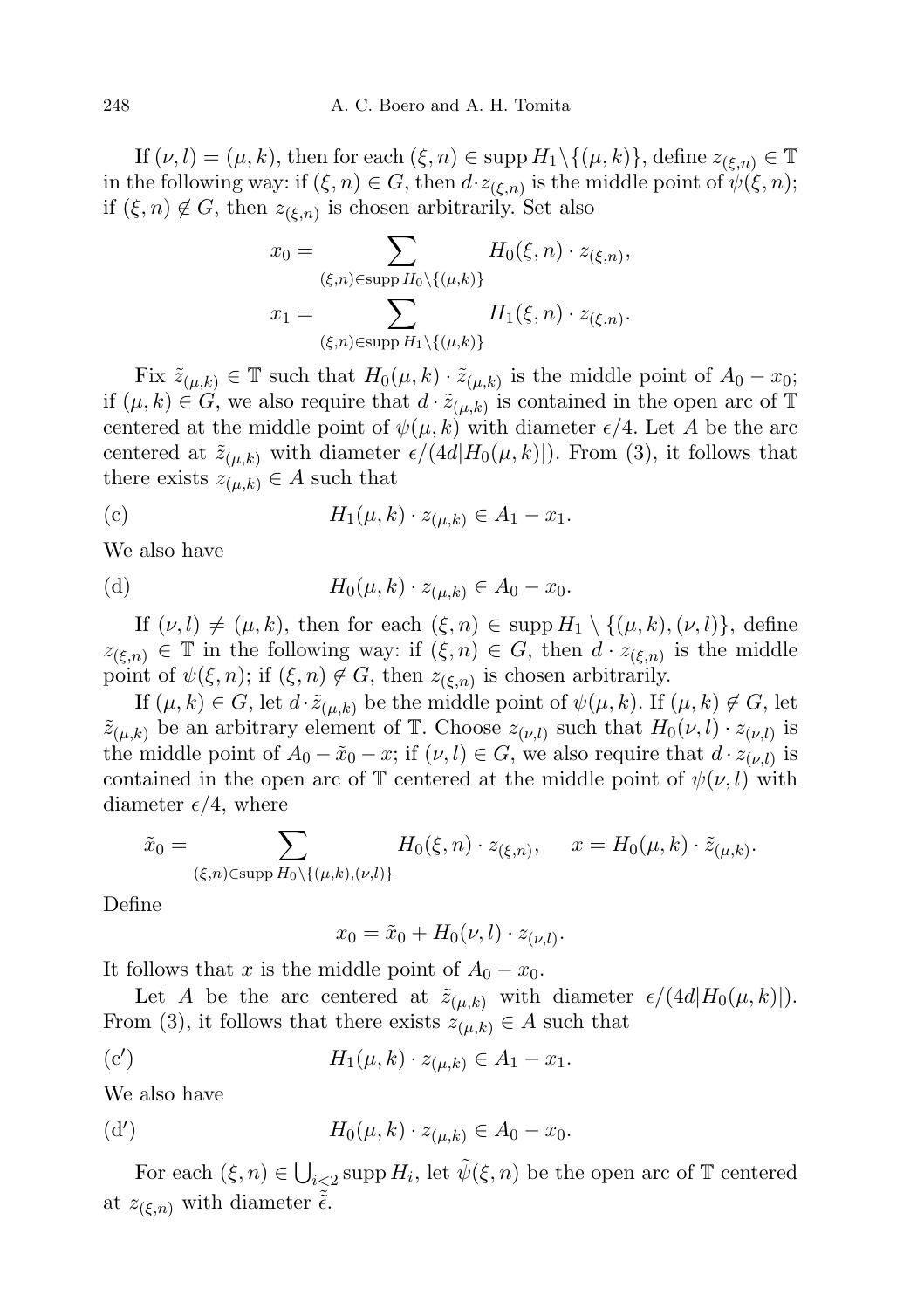Conditions (i) and (ii) are clearly satisfied, (iii) follows from the choice of  $\tilde{\epsilon}$ , and (iv) follows from [\(c\)](#page-13-0), [\(d\)](#page-13-1), [\(c](#page-13-2)') and [\(d](#page-13-3)').

If  $\xi \in \mathbb{R} \setminus \mathbb{Q}$ , it follows from Kronecker's theorem that  $\{(x + \mathbb{Z}, \xi x + \mathbb{Z}) :$  $x \in \mathbb{R}$  is a dense subset of the torus  $\mathbb{T}^2 = \mathbb{R}^2/\mathbb{Z}^2$ . Thus, for each  $\epsilon > 0$ , there exists  $l > 0$  such that if  $I \subset \mathbb{R}$  is an interval of length greater than l, then  $\{(x+\mathbb{Z}, \xi x + \mathbb{Z}) : x \in I\}$  is  $\epsilon$ -dense in  $\mathbb{T}^2$ . Fix such an  $l = l(\epsilon, \xi)$ .

<span id="page-14-1"></span>LEMMA 4.4. Let  $\xi \in \mathbb{R} \setminus \mathbb{Q}$ ,  $\epsilon > 0$ ,  $A_0, A_1 \in \mathcal{B}$  with  $\delta(A_0) \geq \epsilon$  and  $\delta(A_1) \geq \epsilon, G \in [\mathfrak{c} \times \omega]^{<\omega}, \psi : G \to \mathcal{B} \text{ and } \{H_0, H_1\} \subset \mathbb{Z}^{(\mathfrak{c} \times \omega)}$  where supp  $H_0 = \text{supp } H_1$ . Let  $(\mu, k) \in \text{supp } H_0$  and  $a > l(\epsilon/8, \xi)$  be such that:

(1)  $\delta(\psi(\mu, k)) \geq \epsilon$  if  $(\mu, k) \in G$ ; (2)  $|H_1(\mu, k)| \epsilon > 4a$ ; (3)      $|H_0(\mu, k)|$  $\frac{|H_0(\mu, k)|}{|H_1(\mu, k)|} \cdot a - \xi \cdot a$  $\frac{e}{2}$  $\frac{8}{8}$ .

Denote G∪supp  $H_0 \cup$ supp  $H_1$  by  $\tilde{G}$ . There exists  $\tilde{\epsilon} \leq \epsilon/2$  such that for every  $\tilde{\tilde{\epsilon}} \leq \tilde{\epsilon}$  there exists  $\tilde{\psi} : \tilde{G} \to \mathcal{B}$  satisfying the following conditions:

(i)  $\tilde{\psi}(\xi, n) \subset \psi(\xi, n)$  for every  $(\xi, n) \in G$ ; (ii)  $\delta(\tilde{\psi}(\xi, n)) = \tilde{\tilde{\epsilon}}$  for every  $(\xi, n) \in \tilde{G}$ ; (iii)  $\delta(\sum_{(\xi,n)\in \text{supp } H_i} H_i(\xi,n) \cdot \tilde{\psi}(\xi,n)) < \epsilon \text{ for every } i < 2;$ (iv)  $A_i \cap \sum_{(\xi,n) \in \text{supp } H_i} H_i(\xi,n) \cdot \tilde{\psi}(\xi,n) \neq \emptyset$  for every  $i < 2$ .

<span id="page-14-0"></span>Proof. Define

$$
\tilde{\epsilon} = \min \left\{ \left\{ \frac{\delta(\psi(\xi, n))}{2} : (\xi, n) \in G \right\} \cup \left\{ \frac{\epsilon}{2 \cdot \sum_{(\xi, n) \in \text{supp } H_i} |H_i(\xi, n)|} \right\} \right\}
$$

and choose  $\tilde{\tilde{\epsilon}} < \tilde{\epsilon}$ .

If  $(\xi, n) \in \tilde{G} \setminus \bigcup_{i \leq 2} \text{supp } H_i$ , define  $\tilde{\psi}(\xi, n)$  as the element of  $\mathcal{B}$  centered at the middle point of  $\psi(\xi, n)$  with diameter  $\tilde{\tilde{\epsilon}}$ .

For each  $(\xi, n) \in \text{supp } H_1 \setminus \{(\mu, k)\},\$  define  $z_{(\xi,n)} \in \mathbb{T}$  in the following way: if  $(\xi, n) \in G$ , then  $z_{(\xi,n)}$  is the middle point of  $\psi(\xi, n)$ ; if  $(\xi, n) \notin G$ , then  $z_{(\xi,n)}$  is chosen arbitrarily. Set also

$$
x_0 = \sum_{(\xi,n)\in \text{supp } H_0\setminus\{(\mu,k)\}} H_0(\xi,n) \cdot z_{(\xi,n)},
$$
  

$$
x_1 = \sum_{(\xi,n)\in \text{supp } H_1\setminus\{(\mu,k)\}} H_1(\xi,n) \cdot z_{(\xi,n)}.
$$

If  $(\mu, k) \in G$ , choose  $\tilde{z}_{(\mu, k)} \in \mathbb{T}$  such that  $\tilde{z}_{(\mu, k)}$  is the middle point of  $\psi(\mu, k)$ . If  $(\mu, k) \notin G$ , choose  $\tilde{z}_{(\mu, k)}$  arbitrarily.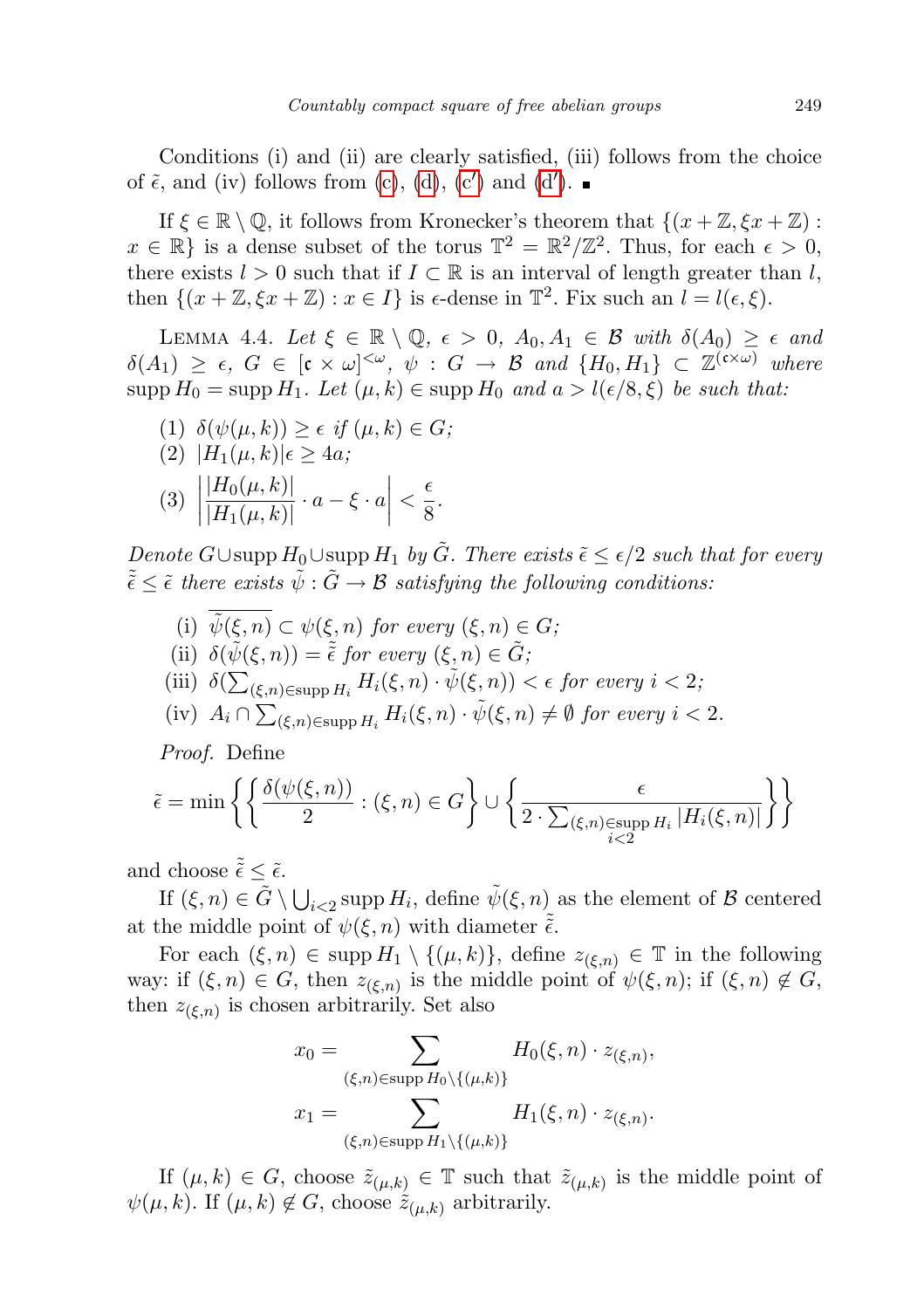Let A be the arc centered at  $\tilde{z}_{(\mu,k)}$  with diameter  $\epsilon/4$ . In order to show that there exists  $z_{(\mu,k)} \in A$  such that

$$
H_0(\mu, k) \cdot z_{(\mu, k)} \in A_0 - x_0, \quad H_1(\mu, k) \cdot z_{(\mu, k)} \in A_1 - x_1,
$$

it suffices to prove that  $\{(H_1(\mu, k) \cdot x, H_0(\mu, k) \cdot x) : x \in A\}$  is  $\epsilon/4$ -dense in T 2 . This occurs if, and only if,

$$
X = \left\{ \left( x + \mathbb{Z}, \frac{H_0(\mu, k)}{H_1(\mu, k)} \cdot x + \mathbb{Z} \right) : x \in H_1(\mu, k) \cdot \tilde{A} \right\}
$$

is  $\epsilon/4$ -dense in  $\mathbb{T}^2$ , where  $\tilde{A}$  is an interval of R such that  $\tilde{A} + \mathbb{Z} = A$ .

From the choice of  $a$  and from  $(3)$ , it follows that

$$
\left\{ \left( x + \mathbb{Z}, \frac{H_0(\mu, k)}{H_1(\mu, k)} \cdot x + \mathbb{Z} \right) : x \in ]0, a[ \right\}
$$

is  $\epsilon/4$ -dense in  $\mathbb{T}^2$ . Thus, from (2),

$$
Y = \left\{ \left( x + \mathbb{Z}, \frac{H_0(\mu, k)}{H_1(\mu, k)} \cdot x + \mathbb{Z} \right) : x \in ]0, |H_1(\mu, k)| \cdot \epsilon/4[ \right\}
$$

is also  $\epsilon/4$ -dense in  $\mathbb{T}^2$ . Since  $]0, |H_1(\mu, k)| \cdot \epsilon/4[$  =  $H_1(\mu, k) \cdot \tilde{A} + r$  for some  $r \in \mathbb{R}$ , we have

$$
Y = X + \left(r + \mathbb{Z}, \frac{H_0(\mu, k)}{H_1(\mu, k)} \cdot r + \mathbb{Z}\right),
$$

and since translations in  $\mathbb{T}^2$  are isometries, it follows that X is  $\epsilon/4$ -dense in  $\mathbb{T}^2$ .

Fix  $z_{(\mu,k)} \in A$  such that

(e) 
$$
H_0(\mu, k) \cdot z_{(\mu, k)} \in A_0 - x_0
$$
,

(f) 
$$
H_1(\mu, k) \cdot z_{(\mu, k)} \in A_1 - x_1.
$$

For each  $(\xi, n) \in \bigcup_{i \leq 2} \text{supp } H_i$ , let  $\tilde{\psi}(\xi, n)$  be the open arc of  $\mathbb{T}$  centered at  $z_{(\xi,n)}$  with diameter  $\tilde{\epsilon}$ .

Conditions (i) and (ii) are clearly satisfied, (iii) follows from the choice of  $\tilde{\epsilon}$ , and (iv) follows from [\(4\)](#page-14-0) and (4).

<span id="page-15-0"></span>LEMMA 4.5. Let  $d \in \mathbb{N} \setminus \{0\}$ ,  $\epsilon > 0$ ,  $A_0, \ldots, A_k \in \mathcal{B}$  with  $\delta(A_i) \geq \epsilon$  for every  $i \leq k$ ,  $G \in [\mathfrak{c} \times \omega]^{<\omega}$  and  $\psi : G \to \mathcal{B}$  such that  $\delta(\psi(\theta,m)) \geq \epsilon$  for every  $(\theta, m) \in G$ . Let  $F = \{f_0, \ldots, f_k\} \in [\omega \mathbb{Q}^{(\mathfrak{c} \times \omega)}]^{< \omega}$  be of type A, B or C. For every sufficiently large n in  $\omega$ , there exists  $\tilde{\epsilon} \leq \epsilon/2$  such that for every  $\tilde{\epsilon} \leq \tilde{\epsilon}$  there exists  $\tilde{\psi}$  :  $\tilde{G} = G \cup \text{supp } f_0(n) \cup \cdots \cup \text{supp } f_k(n) \to \mathcal{B}$  satisfying the following conditions:

(i) 
$$
d \cdot \tilde{\psi}(\theta, m) \subset \psi(\theta, m)
$$
 for every  $(\theta, m) \in G$ ;

(ii) 
$$
\delta(\tilde{\psi}(\theta, m)) = \tilde{\epsilon}
$$
 for every  $(\theta, m) \in \tilde{G}$ ;

- (iii)  $\delta(\sum_{(\theta,m)\in \text{supp }f_i(n)} a(f_i(n),(\theta,m)) \cdot \tilde{\psi}(\theta,m)) < \epsilon \text{ for every } i \leq k$ ;
- (iv)  $A_i \cap \sum_{(\theta,m)\in \text{supp } f_i(n)} a(f_i(n), (\theta, m)) \cdot \tilde{\psi}(\theta, m) \neq \emptyset$  for every  $i \leq k$ .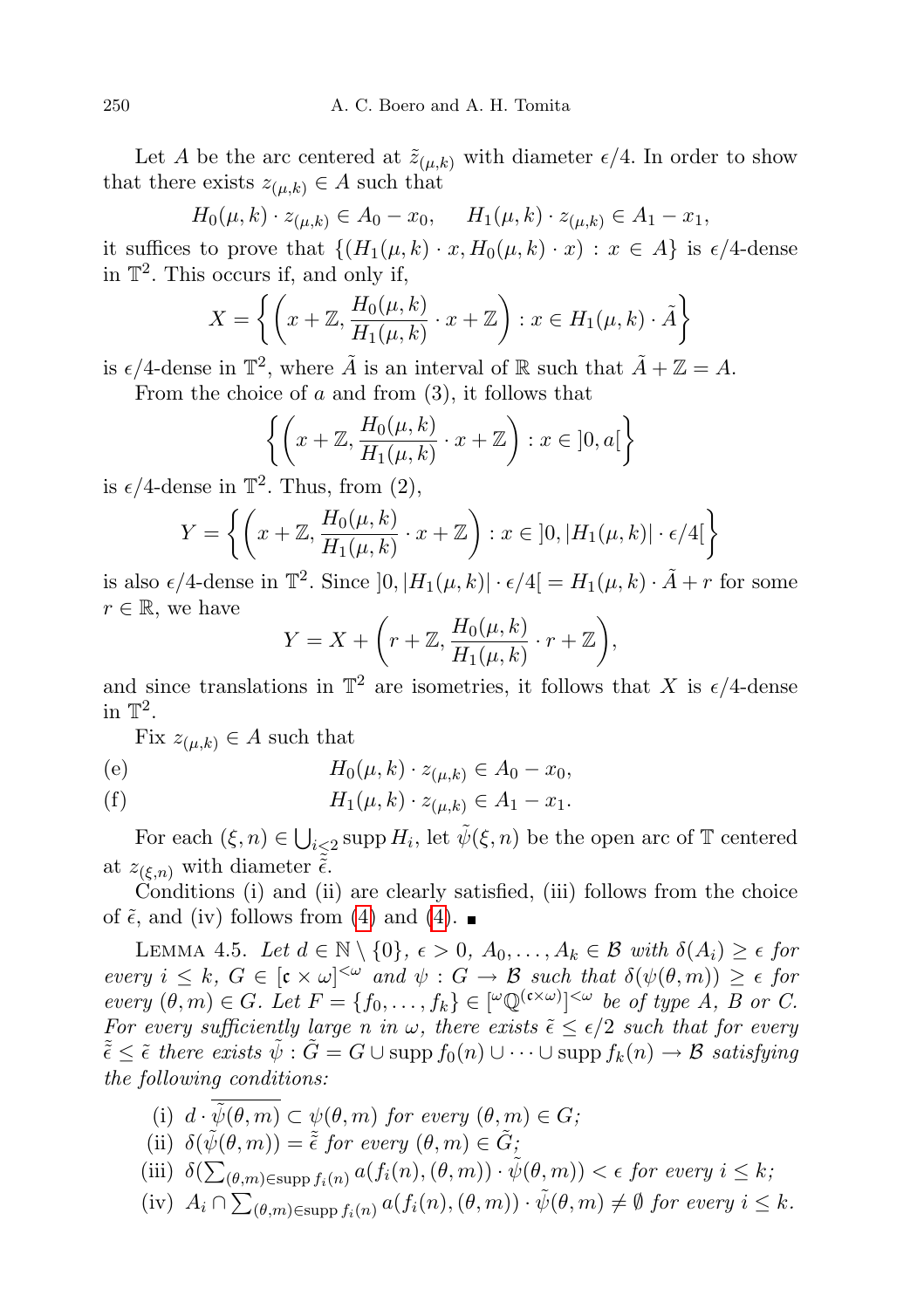Proof. Let  $\phi : G \to \mathcal{B}$  be such that  $\delta(\phi(\theta,m)) = \epsilon/d$  and  $d \cdot \phi(\theta,m) =$  $\psi(\theta, m)$  for every  $(\theta, m) \in G$ . We will consider each type separately.

CASE 1: F is of type A. In this case,  $a(f_i(n),(\theta,m)) = f_i(n)(\theta,m)$  for all  $n \in \omega$ ,  $(\theta, m) \in \text{supp } f_i(n)$  and  $i \leq k$ . Fix  $i \in \{0, \ldots, k\}$ . If  $f_i$  is of type 1, there are only finitely many n's such that  $|f_i(n)| \in \leq 4d$ ; if  $f_i$  is of type 2, there are only finitely many n's such that supp  $f_i(n) \subset G$ . Therefore, for all but finitely many n's we have  $|f_i(n)| \in \mathcal{A}$  or supp  $f_i(n) \setminus G \neq \emptyset$ , for every  $i \leq k$ . Choose such an n. Applying Lemma [4.2](#page-11-0) for  $\epsilon/d > 0$ ,  $A_0, \ldots, A_k \in \mathcal{B}$ ,  $G \in [\mathfrak{c} \times \omega]^{<\omega}, \phi : G \to \mathcal{B} \text{ and } \{f_0(n), \ldots, f_k(n)\} \subset \mathbb{Z}^{(\mathfrak{c} \times \omega)}$  we obtain  $\tilde{\epsilon} \leq \epsilon/(2d)$  such that, for every  $\tilde{\tilde{\epsilon}} \leq \tilde{\epsilon}$ , there exists  $\tilde{\psi}: \tilde{G} \to \mathcal{B}$  satisfying the following conditions:

- $d \cdot \tilde{\psi}(\theta, m) \subset d \cdot \phi(\theta, m) = \psi(\theta, m)$  for every  $(\theta, m) \in G$ ;
- $\delta(\tilde{\psi}(\theta, m)) = \tilde{\epsilon}$  for every  $(\theta, m) \in \tilde{G}$ ;
- $\delta(\sum_{(\theta,m)\in \text{supp }f_i(n)}a(f_i(n),(\theta,m))\cdot \tilde{\psi}(\theta,m)) < \epsilon/d \leq \epsilon$  for every  $i \leq k$ ;
- $A_i \cap \sum_{(\theta,m)\in \text{supp } f_i(n)} a(f_i(n), (\theta, m)) \cdot \tilde{\psi}(\theta, m) \neq \emptyset$  for every  $i \leq k$ .

CASE 2: F is of type B. In this case,  $f_0 = (1/\tilde{d})\tilde{f}_0$  and  $f_1 = (1/\tilde{d})\tilde{f}_1$ , where  $\tilde{f}_0, \tilde{f}_1 : \omega \to \mathbb{Z}^{(\mathfrak{c} \times \omega)}$  and  $\tilde{d}$  is a positive integer. We have  $a(f_i(n), (\theta, m))$  $=\tilde{f}_i(n)(\theta,m)$  for all  $n \in \omega$ ,  $(\theta,m) \in \text{supp } f_i(n)$  and  $i < 2$ , and we also have  $a(f_i(n),(\theta,m)) = f_i(n)(\theta,m)$  for all  $n \in \omega$ ,  $(\theta,m) \in \text{supp } f_i(n)$  and  $i \in \{2,\ldots,k\}$ . For all but finitely many n's we have  $|f_i(n)|\epsilon > 4d$  or supp  $f_i(n) \setminus G \neq \emptyset$ , for every  $i \leq k$ . Also, for all but finitely many n's there exists  $(\theta_n, m_n) \in \text{supp } f_0(n)$  such that  $|\tilde{f}_1(n)(\theta_n, m_n)| \in \text{supp } f_0(n)(\theta_n, m_n)|$ . Choose such an n.

Applying Lemma [4.3](#page-12-2) for  $d \in \mathbb{N} \setminus \{0\}$ ,  $\epsilon/d > 0$ ,  $A_0, A_1 \in \mathcal{B}$ ,  $\bar{G} =$  $G \cap (\text{supp } f_0(n) \cup \text{supp } f_1(n)), \ \bar{\psi} \ = \ \psi \restriction_{\bar{G}} : \ \bar{G} \to \mathcal{B} \ \text{ and } \ \{ \tilde{f}_0(n), \tilde{f}_1(n) \} \ \subset$  $[\mathbb{Z}^{(\mathfrak{c}\times\omega)}]^{<\omega}$ , we obtain  $\tilde{\bar{G}} = \bar{G} \cup \mathrm{supp} f_0(n) \cup \mathrm{supp} f_1(n)$  and  $\tilde{\bar{\epsilon}} \leq \epsilon/(2d)$  such that, for every  $\tilde{\tilde{e}} \leq \tilde{\tilde{e}}$ , there exists  $\tilde{\tilde{\psi}} : \tilde{\tilde{G}} \to \mathcal{B}$  satisfying the following conditions:

- $d \cdot \tilde{\bar{\psi}}(\theta, m) \subset \bar{\psi}(\theta, m) = \psi(\theta, m)$  for every  $(\theta, m) \in \bar{G}$ ;
- $\delta(\tilde{\bar{\psi}}(\theta, m)) = \tilde{\tilde{\epsilon}}$  for every  $(\theta, m) \in \tilde{\tilde{G}}$ ;
- $\delta(\sum_{(\theta,m)\in \text{supp}\, f_i(n)} \tilde{f}_i(n)(\theta, m) \cdot \tilde{\bar{\psi}}(\theta, m)) < \epsilon/d \leq \epsilon$  for every  $i < 2$ ;
- $A_i \cap \sum_{(\theta,m)\in \text{supp } f_i(n)} \tilde{f}_i(n)(\theta, m) \cdot \tilde{\bar{\psi}}(\theta, m) \neq \emptyset$  for every  $i < 2$ .

Applying Lemma [4.2](#page-11-0) for  $\epsilon/d > 0$ ,  $A_2, \ldots, A_k \in \mathcal{B}, \hat{G} = G \setminus (\text{supp } f_0(n) \cup$  $\text{supp } f_1(n)$ ),  $\hat{\phi} = \phi \upharpoonright_{\hat{G}} : \hat{G} \to \mathcal{B}$  and  $\{f_2(n), \ldots, f_k(n)\} \subset [\mathbb{Z}^{(\mathfrak{c} \times \omega)}]^{<\omega}$ , we obtain  $\hat{G} = \hat{G} \cup \text{supp } f_2(n) \cup \cdots \cup \text{supp } f_k(n)$  and  $\tilde{\epsilon} \leq \epsilon/(2d)$  such that, for every  $\tilde{\tilde{\epsilon}} \leq \tilde{\tilde{\epsilon}}$ , there exists  $\tilde{\hat{\phi}} : \tilde{\tilde{G}} \to \mathcal{B}$  satisfying the following conditions:

•  $d \cdot \tilde{\hat{\phi}}(\theta, m) \subset d \cdot \hat{\phi}(\theta, m) = \psi(\theta, m)$  for every  $(\theta, m) \in \hat{G}$ ;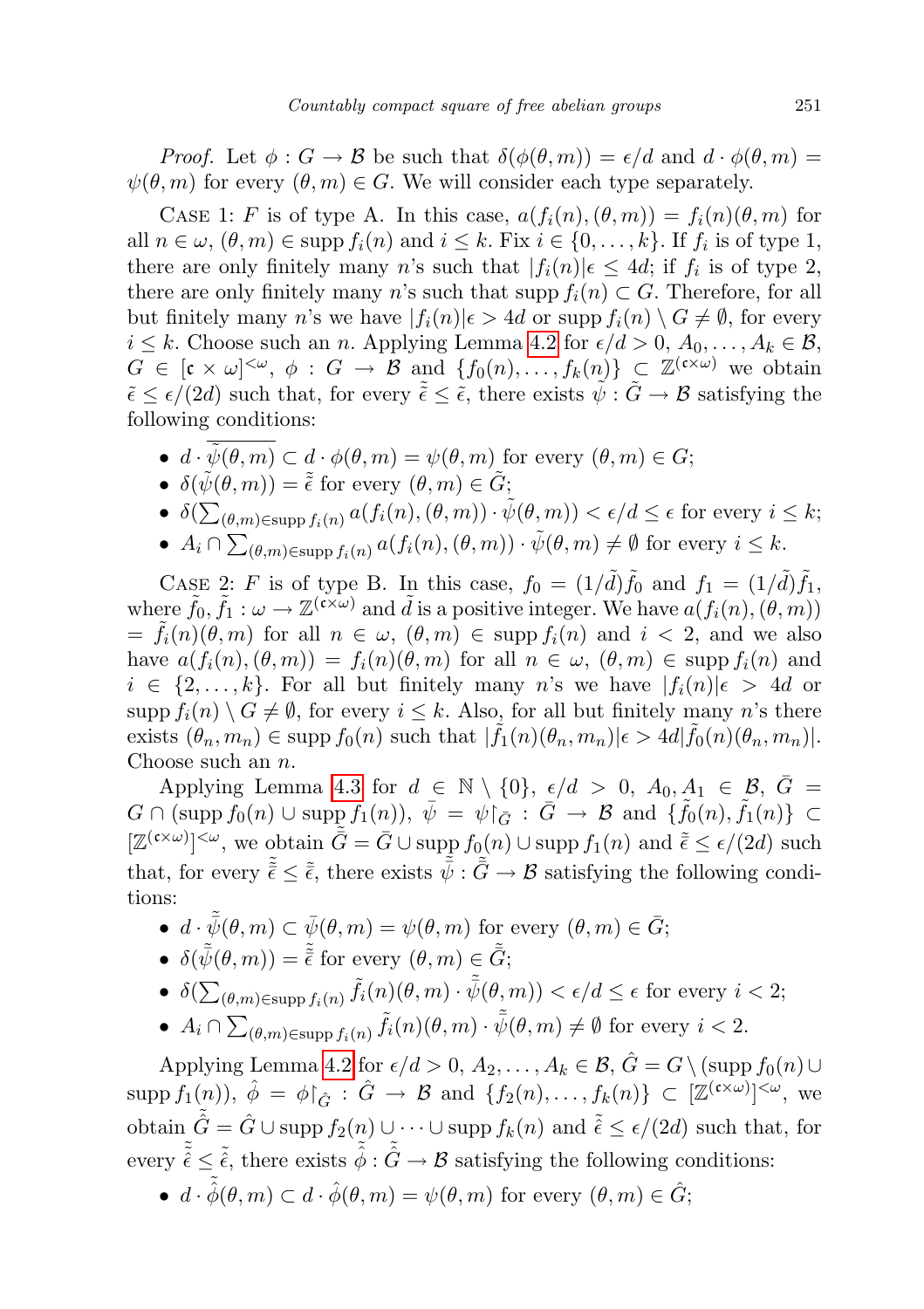- $\delta(\tilde{\hat{\phi}}(\theta, m)) = \tilde{\hat{\epsilon}}$  for every  $(\theta, m) \in \tilde{\hat{G}}$ ;
- $\bullet \ \ \delta(\sum_{(\theta, m) \in \operatorname{supp} f_i(n)} f_i(n)(\theta, m) \ \cdot \ \tilde{\hat{\phi}}(\theta, m)) \ < \ \epsilon/d \ \leq \ \epsilon \ \text{ for every } \ i \ \in$  $\{2, \ldots, k\};$

• 
$$
A_i \cap \sum_{(\theta,m) \in \text{supp } f_i(n)} f_i(n)(\theta, m) \cdot \tilde{\hat{\phi}}(\theta, m) \neq \emptyset
$$
 for every  $i \in \{2, ..., k\}.$ 

Put  $\tilde{\epsilon} = \min{\{\tilde{\epsilon}, \tilde{\hat{\epsilon}}\}}$ . If  $(\theta, m) \in \tilde{\tilde{G}}$ , define  $\tilde{\psi}(\theta, m) = \tilde{\tilde{\psi}}(\theta, m)$ , and if  $(\theta, m)$  $\in \tilde{G}$ , define  $\tilde{\psi}(\theta, m) = \tilde{\hat{\phi}}(\theta, m)$ , where  $\tilde{\bar{\psi}}$  and  $\tilde{\hat{\phi}}$  are related to  $\tilde{\epsilon}$ . Note that  $\tilde{\psi}$  is well-defined since  $\tilde{\tilde{G}} \cap \tilde{\tilde{G}} = \emptyset$ .

CASE 3: F is of type C. In this case,  $a(f_i(n),(\theta,m)) = f_i(n)(\theta,m)$  for all  $n \in \omega$ ,  $(\theta, m) \in \text{supp } f_i(n)$  and  $i \leq k$ . For all but finitely many n's we have  $|f_i(n)| \epsilon > 4d$  or supp  $f_i(n) \setminus G \neq \emptyset$ , for every  $i \leq k$ . Fix  $a > l(\epsilon/8, \xi)$ , where  $\xi \in \mathbb{R} \setminus \mathbb{Q}$  is the limit of the sequence  $\left\{ \frac{f_0(n)(\theta_n,m_n)}{f_1(n)(\theta_n,m_n)} : n \in \omega \right\}$ . There are only finitely many n's such that

$$
\left|\frac{|f_0(n)(\theta_n, m_n)|}{|f_1(n)(\theta_n, m_n)|} \cdot a - \xi \cdot a\right| \ge \frac{\epsilon}{8d}.
$$

Also, there are only finitely many n's such that  $|f_1(n)(\theta_n, m_n)| \epsilon < 4a$ .

Therefore for all but finitely many n's we have  $|f_i(n)| \epsilon > 4d$  or supp  $f_i(n) \setminus G \neq \emptyset$ , for every  $i \leq k$ . Also, there exists  $(\theta_n, m_n) \in \text{supp } f_1(n)$ such that

$$
\left| \frac{|f_0(n)(\theta_n, m_n)|}{|f_1(n)(\theta_n, m_n)|} \cdot a - \xi \cdot a \right| < \frac{\epsilon}{8d}
$$

and  $|f_1(n)(\theta_n, m_n)| \epsilon \ge 4a$ . Choose such an n.

Applying Lemma [4.4](#page-14-1) for  $\xi \in \mathbb{R} \setminus \mathbb{Q}$ ,  $\epsilon/d > 0$ ,  $A_0, A_1 \in \mathcal{B}$ ,  $\overline{G} = G \cap$  $(\text{supp } f_0(n) \cup \text{supp } f_1(n)), \bar{\phi} = \phi \upharpoonright_{\bar{G}} : \bar{G} \to \mathcal{B} \text{ and } \{ \tilde{f}_0(n), \tilde{f}_1(n) \} \subset [\mathbb{Z}^{(\mathfrak{c} \times \omega)}]^{<\omega},$ we obtain  $\tilde{G} = \tilde{G} \cup \text{supp } f_0(n) \cup \text{supp } f_1(n)$  and  $\tilde{\epsilon} \leq \epsilon/(2d)$  such that, for every  $\tilde{\tilde{\epsilon}} \leq \tilde{\tilde{\epsilon}}$ , there exists  $\tilde{\phi} : \tilde{\tilde{G}} \to \mathcal{B}$  satisfying the following conditions:

•  $d \cdot \tilde{\phi}(\theta, m) \subset d \cdot \bar{\phi}(\theta, m) = \psi(\theta, m)$  for every  $(\theta, m) \in G$ ;

• 
$$
\delta(\tilde{\phi}(\theta,m)) = \tilde{\tilde{\epsilon}}
$$
 for every  $(\theta,m) \in \tilde{G}$ ;

- $\delta(\sum_{(\theta,m)\in \text{supp }f_i(n)} f_i(n)(\theta, m) \cdot \tilde{\bar{\phi}}(\theta, m)) < \epsilon/d \leq \epsilon$  for every  $i < 2$ ;
- $A_i \cap \sum_{(\theta,m)\in \text{supp } f_i(n)} f_i(n)(\theta, m) \cdot \tilde{\phi}(\theta, m) \neq \emptyset$  for every  $i < 2$ .

Applying Lemma [4.2](#page-11-0) for  $\epsilon/d > 0$ ,  $A_2, \ldots, A_k \in \mathcal{B}, \hat{G} = G \setminus (\text{supp } f_0(n) \cup$  $\text{supp } f_1(n)$ ),  $\hat{\phi} = \phi|_{\hat{G}} : \hat{G} \to \mathcal{B}$  and  $\{f_2(n), \ldots, f_k(n)\} \subset [\mathbb{Z}^{(\mathfrak{c} \times \omega)}]^{<\omega}$ , we obtain  $\hat{G} = \hat{G} \cup \text{supp } f_2(n) \cup \cdots \cup \text{supp } f_k(n)$  and  $\tilde{\epsilon} \leq \epsilon/(2d)$  such that, for every  $\tilde{\tilde{\epsilon}} \leq \tilde{\tilde{\epsilon}}$ , there exists  $\tilde{\hat{\phi}} : \tilde{\tilde{G}} \to \mathcal{B}$  satisfying the following conditions:

- $d \cdot \tilde{\hat{\phi}}(\theta, m) \subset d \cdot \hat{\phi}(\theta, m) = \psi(\theta, m)$  for every  $(\theta, m) \in \hat{G}$ ;
- $\delta(\tilde{\hat{\phi}}(\theta, m)) = \tilde{\hat{\epsilon}}$  for every  $(\theta, m) \in \tilde{\hat{G}}$ ;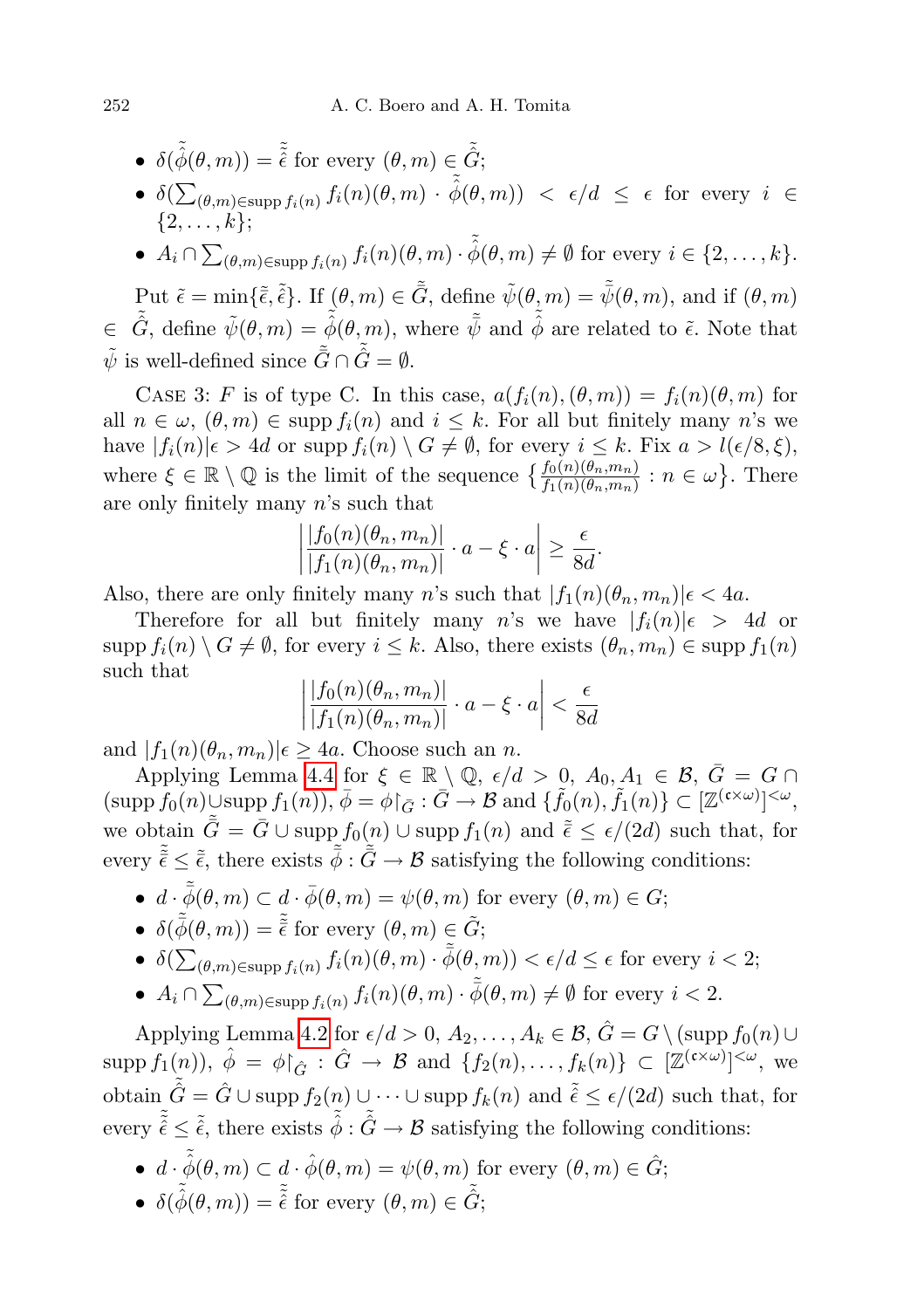Countably compact square of free abelian groups 253

 $\bullet \ \ \delta(\sum_{(\theta, m)\in \operatorname{supp} f_i(n)} f_i(n)(\theta, m) \ \cdot \ \tilde{\hat{\phi}}(\theta, m)) \ < \ \epsilon/d \ \leq \ \epsilon \ \text{ for every } \ i \ \in$  $\{2, \ldots, k\};$ 

• 
$$
A_i \cap \sum_{(\theta,m)\in \text{supp } f_i(n)} f_i(n)(\theta, m) \cdot \tilde{\hat{\phi}}(\theta, m) \neq \emptyset
$$
 for every  $i \in \{2, ..., k\}.$ 

Put  $\tilde{\epsilon} = \min\{\tilde{\epsilon}, \tilde{\epsilon}\}.$  If  $(\theta, m) \in \tilde{\bar{G}},$  define  $\tilde{\psi}(\theta, m) = \tilde{\bar{\phi}}(\theta, m)$ , and if  $(\theta, m) \in \tilde{\hat{G}}$ , define  $\tilde{\psi}(\theta, m) = \tilde{\hat{\phi}}(\theta, m)$ , where  $\tilde{\hat{\phi}}$  and  $\tilde{\hat{\phi}}$  are related to  $\tilde{\epsilon}$ .

<span id="page-18-0"></span>PROPOSITION 4.6. Let  $J \in \mathbb{Q}^{(\mathfrak{c} \times \omega)} \setminus \{0\}$  and  $E \in [\mathfrak{c}]^{\omega}$  be as in Proposi-tion [4](#page-10-0).1. For each  $\xi \in E \setminus \{0\}$ , let  $R_{\xi} \in [\omega]^{\omega}$ . There exists a group homomorphism  $\phi|_{\mathbb{Q}(E\times\omega)} : \mathbb{Q}^{(E\times\omega)} \to \mathbb{T}$  such that:

- (i)  $\phi$ [<sub>Q</sub>(Exω)(J)  $\neq$  0 + Z;
- (ii) for each  $\xi \in E \setminus \{0\}$ , there exists  $S_{\xi} \in [R_{\xi}]^{\omega}$  such that the sequence  $\{\phi|_{\mathbb{Q}^{(E\times\omega)}}(f_{\xi,i}(n)) : n \in S_{\xi}\}\$ converges to  $\phi|_{\mathbb{Q}^{(E\times\omega)}}(\chi_{(\xi,i)})$  for every  $i \in \{0, \ldots, n(F_{\xi}) - 1\}.$

*Proof.* Let  $\{\theta_n : n \in \omega\}$  be an enumeration of  $E \setminus \{0\}$  such that

$$
|\{n\in\omega:\theta=\theta_n\}|=\omega
$$

for every  $\theta \in E \setminus \{0\}$ . Let also  $\{e_n : n \in \omega\}$  be an enumeration of  $E \times \omega$ . We will make an inductive construction in order to obtain a group homomorphism  $\phi|_{\mathbb{Q}(E\times\omega)}:\mathbb{Q}^{(E\times\omega)}\to\mathbb{T}$  satisfying (i) and (ii).

Put  $G_0 = \text{supp } J \cup \{(\theta_0, i) : i \lt n(F_{\theta_0})\} \cup \{e_0\}$ . For each  $(\xi, n) \in G_0$ , choose  $y_{(\xi,n)} \in \mathbb{R}$  such that

$$
\sum_{(\xi,n)\in \text{supp }J} J(\xi,n)\cdot y_{(\xi,n)}=\frac{1}{2}
$$

and define

$$
x_{(\xi,n)} = \frac{1}{b(J)} \cdot y_{(\xi,n)} + \mathbb{Z}.
$$

We have

$$
\sum_{(\xi,n)\in \text{supp }J} a(J,(\xi,n)) \cdot x_{(\xi,n)} = \frac{1}{2} + \mathbb{Z}.
$$

Let  $\psi_0(\xi, n)$  be the open arc of T centered at  $x_{(\xi,n)}$  with diameter  $r_0/b(J)$ where

$$
r_0 = \frac{1}{4 \cdot \sum_{(\xi,n) \in \text{supp } J} |a(J,(\xi,n))|}.
$$

**Since** 

$$
\frac{1}{2} + \mathbb{Z} \in \sum_{(\xi,n)\in \text{supp }J} a(J,(\xi,n)) \cdot \psi_0(\xi,n)
$$

and

$$
\delta\Big(\sum_{(\xi,n)\in\text{supp }J} a(J,(\xi,n))\cdot\psi_0(\xi,n)\Big)\leq \sum_{(\xi,n)\in\text{supp }J}|a(J,(\xi,n))|\delta(\psi_0(\xi,n))\leq\frac{1}{4}
$$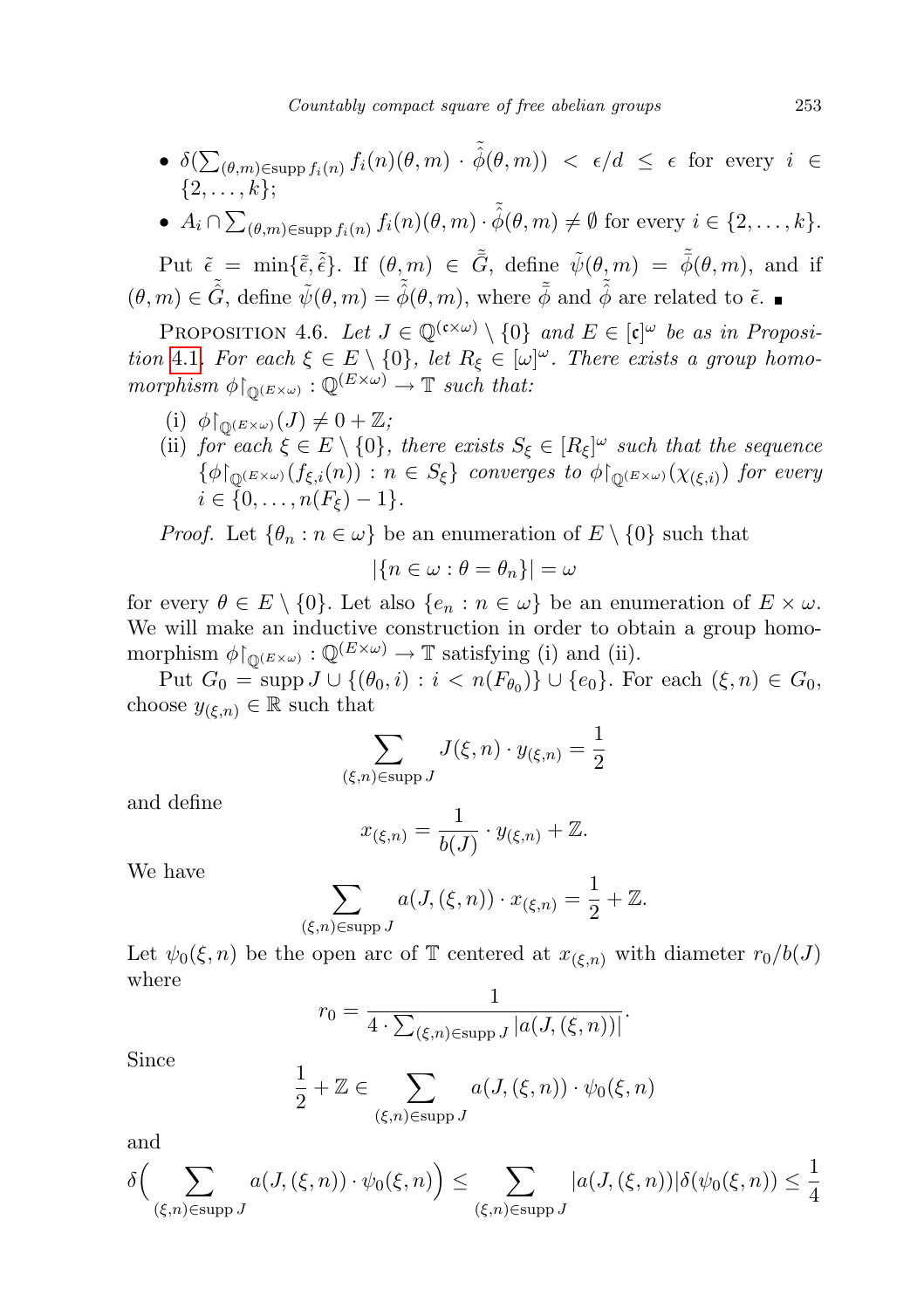it follows that

$$
0+\mathbb{Z} \notin \sum_{(\xi,n)\in \operatorname{supp} J} a(J,(\xi,n))\cdot \psi_0(\xi,n).
$$

This concludes the first step of the induction. We remark that  $\psi_0$  will be used to show that condition (i) of this proposition is satisfied.

Now, we start the successor stage. Fix  $m \in \omega$  and suppose we have defined  $r_m > 0$ ,  $b_{-1} = 0$ ,  $b_{m-1} \in R_{\theta_{m-1}}$  (if  $m \ge 1$ ),  $G_m \in [E \times \omega]^{< \omega}$  and  $\psi_m: G_m \to \mathcal{B}$  such that  $\delta(\psi_m(\xi, n)) = r_m/(b(J) \cdot \prod_{j \leq m} d(F_{\theta_j}))$  for every  $(\xi, n) \in G_m$ . Before stating the Claim that takes care of step  $m + 1$ , we briefly comment on its statement.

Condition (1) of the Claim is used to make the sequence  ${r_k : k \in \omega}$  of positive real numbers converge to 0. This is important to define the required homomorphism, since the lengths of the arcs of the function  $\psi_k$  are related to  $r_k$ . Conditions (1), (4) and (5) are used to define  $\phi|_{\mathbb{Q}^{(E \times \omega)}}(\chi_{(\xi,n)})$  as an intersection of decreasing arcs.

Roughly speaking,  $\psi_{m+1}(\xi, n)$  is associated to a root of a point of  $\psi_m(\xi, n)$  and the size of the arcs  $\psi_{m+1}(\xi, n)$  guarantees that such a root is uniquely defined. This is necessary, since we want to embed a vector space over  $\mathbb Q$  into  $\mathbb T$ .

Finally, conditions (1), (6) and (7) are used to produce a triangular inequality which shows that the image of each element of a family of type A, B or C is sent near to the image of their pre-assigned accumulation points. This last fact, together with condition (2) and the definition of  $b_m$ , is used to show that the pre-assigned accumulation points are preserved. Condition (3) keeps track of the domain of the arc functions, which needs to be finite at each stage, but increasing to  $E \times \omega$ .

CLAIM. There exist  $r_{m+1} > 0$ ,  $b_m \in R_{\theta_m}$ ,  $G_{m+1} \in [E \times \omega]^{<\omega}$  and  $\psi_{m+1}: G_{m+1} \to \mathcal{B}$  satisfying the following conditions:

- (1)  $2r_{m+1} \leq r_m$ ;
- $(2)$   $b_m > b_{m-1};$
- (3)  $G_{m+1} = G_m \cup \text{supp } f_{\theta_m,0}(b_m) \cup \cdots \cup \text{supp } f_{\theta_m,n(F_{\theta_m})-1}(b_m) \cup \{e_{m+1}\} \cup$  $\{(\theta_{m+1}, i) : i < n(F_{\theta_{m+1}})\};$
- (4)  $d(F_{\theta_m}) \cdot \overline{\psi_{m+1}(\xi,n)} \subset \psi_m(\xi,n)$  for every  $(\xi,n) \in G_m$ ;
- (5)  $\delta(b(J) \cdot \prod_{j \leq m+1} d(F_{\theta_j}) \cdot \psi_{m+1}(\xi, n)) = r_{m+1}$  for every  $(\xi, n) \in G_{m+1}$ ;
- (6)  $\delta(\sum_{(\xi,n)\in \text{supp }f_{\theta_m,i}(b_m)} a(f_{\theta_m,i}(b_m),(\xi,n)) \cdot \psi_{m+1}(\xi,n)) < r_m/(b(J))$  $\prod_{j for every  $i < n(F_{\theta_m})$ ;$
- (7)  $\psi_m(\theta_m, i) \cap \sum_{(\xi,n)\in \text{supp } f_{\theta_m,i}(b_m)} a(f_{\theta_m,i}(b_m),(\xi,n)) \cdot \psi_{m+1}(\xi,n) \neq \emptyset$ for every  $i < n(F_{\theta_m})$ .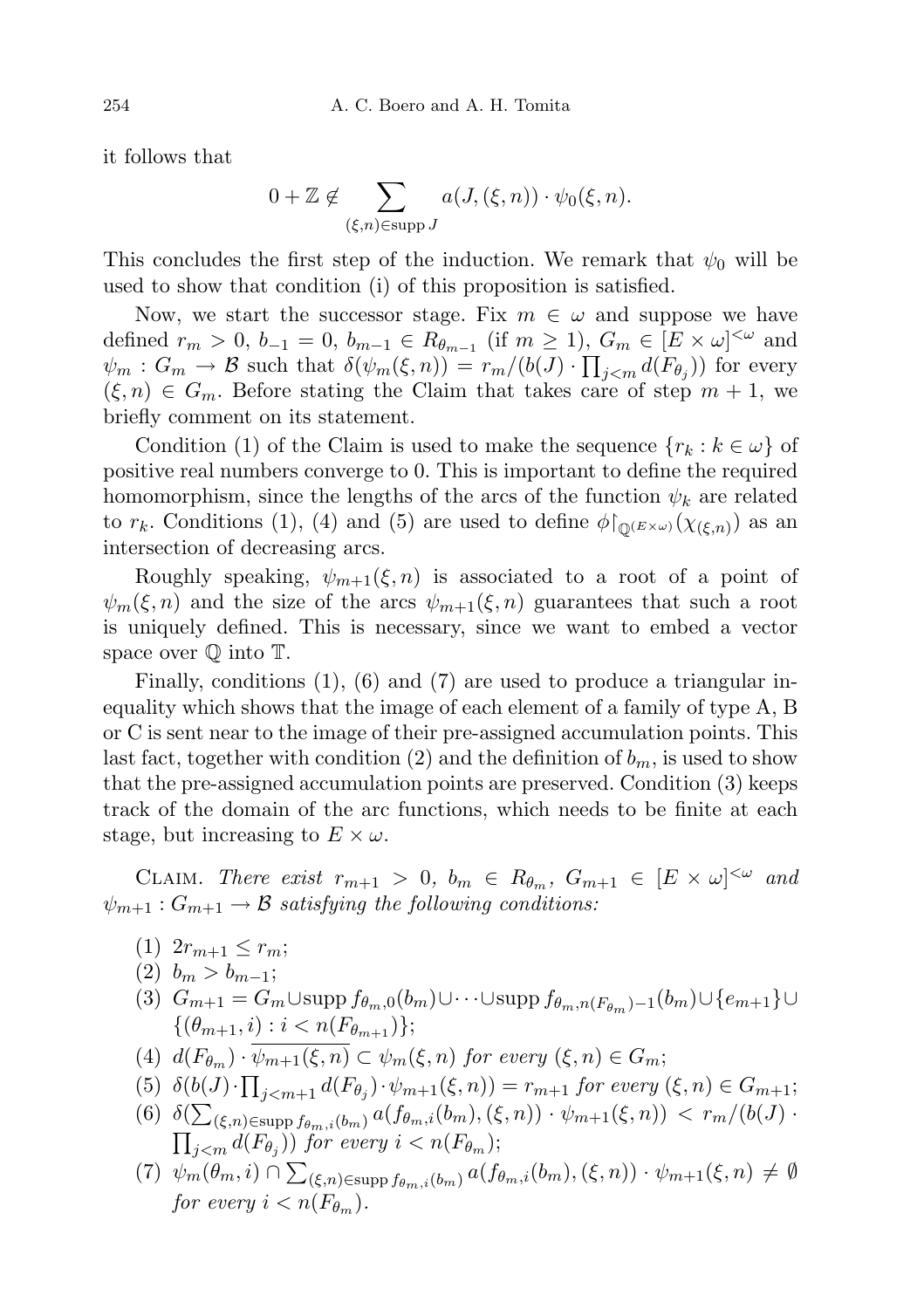*Proof of the claim.* Since  $F_{\theta_m}$  is of type A, B or C and  $R_{\theta_m}$  is infinite, one can choose  $b_m \in R_{\theta_m}$  so that  $b_m > b_{m-1}$  and Lemma [4.5](#page-15-0) can be applied for  $d(F_{\theta_m})$ ,  $r_m/(b(J) \cdot \prod_{j,  $\psi_m(\theta_m, 0)$ , ...,  $\psi_m(\theta_m, n(F_{\theta_m}) - 1)$ ,$  $G_m$ ,  $\psi_m$ ,  $F_{\theta_m}$  and  $b_m$ . We obtain  $\tilde{G} = G_m \cup \text{supp } f_{\theta_m,0}(b_m) \cup \cdots \cup$  $\sup p f_{\theta_m,n(F_{\theta_m})-1}(b_m), \ \tilde{\epsilon} \ \leq \ r_m/(2b(J) \cdot \prod_{j$  $\tilde{\epsilon}/(b(J) \cdot \prod_{j, there exists  $\tilde{\psi}: \tilde{G} \to \mathcal{B}$  satisfying (i)–(iv) of Lem-$ ma [4.5.](#page-15-0) Define  $G_{m+1} = \tilde{G} \cup \{e_{m+1}\} \cup \{(\theta_{m+1}, i) : i < n(F_{\theta_{m+1}})\}\.$  If  $(\xi, n) \in \tilde{G}$ , define  $\psi_{m+1}(\xi, n) = \tilde{\psi}(\xi, n)$ . If  $(\xi, n) \in G_{m+1} \setminus \tilde{G}$ , let  $\psi_{m+1}(\xi, n)$  be an element of B with diameter  $r_{m+1}/(b(J) \cdot \prod_{j.$ 

By finite induction, we have  $r_m > 0$ ,  $b_m \in R_{\theta_m}$ ,  $G_m \in [E \times \omega]^{<\omega}$ and  $\psi_m: G_m \to \mathcal{B}$  satisfying (1)–(7) for every  $m \in \omega$ . Note that  $\bigcup_{m \in \omega} G_m$  $= E \times \omega$ .

Since T is a complete metric space and  $(r_m)_{m\in\omega}$  is a sequence of positive real numbers that converges to 0, and since (4) and (5) hold, we conclude that if  $(\xi, n) \in E \times \omega$ , then

$$
\bigcap_{m \ge N_{(\xi,n)}} b(J) \cdot \prod_{j < m} d(F_{\theta_j}) \cdot \psi_m(\xi, n) = \bigcap_{m \ge N_{(\xi,n)}} b(J) \cdot \prod_{j < m} d(F_{\theta_j}) \cdot \overline{\psi_m(\xi, n)}
$$

is a one-element set, where  $N_{(\xi,n)} = \min\{m \in \omega : (\xi,n) \in G_m\}$ . Denote by  $\phi(\chi_{(\xi,n)})$  the unique element of this set.

If  $m \geq N_{(\xi,n)}$ , there exists a unique element of  $\psi_m(\xi,n)$  whose multiplication by  $b(J) \cdot \prod_{j \leq m} d(F_{\theta_j})$  is equal to  $\phi(\chi_{(\xi,n)})$ . We shall denote this element by

$$
\phi\bigg(\frac{1}{b(J)\cdot\prod_{j
$$

For each  $(\xi, n) \in E \times \omega$ , consider

$$
G_{(\xi,n)} = \left\{ \frac{1}{b(J) \cdot \prod_{j < m} d(F_{\theta_j})} \cdot \chi_{(\xi,n)} \in \mathbb{Q}^{(E \times \omega)} : m \ge N_{(\xi,n)} \right\}
$$

and extend  $\phi$  to a group homomorphism  $\phi|_G : G \to \mathbb{T}$ , where G is the group generated by  $\bigcup_{(\xi,n)\in G\times\omega} G_{(\xi,n)}$ .

Since  $\mathbb T$  is a divisible group, one can extend  $\phi \upharpoonright_G$  to a group homomorphism  $\phi|_{\mathbb{Q}(E\times\mathfrak{c})}: \mathbb{Q}^{(E\times\omega)} \to \mathbb{T}$ . It remains to show that conditions (i) and (ii) are satisfied.

We have

$$
\phi|_{\mathbb{Q}^{(E \times \mathfrak{c})}}(J) = \sum_{(\xi,n) \in \text{supp } J} a(J,(\xi,n)) \cdot \phi|_{\mathbb{Q}^{(E \times \mathfrak{c})}} \left(\frac{1}{b(J)} \cdot \chi_{(\xi,n)}\right)
$$

$$
\in \sum_{(\xi,n) \in \text{supp } J} a(J,(\xi,n)) \cdot \psi_0(\xi,n).
$$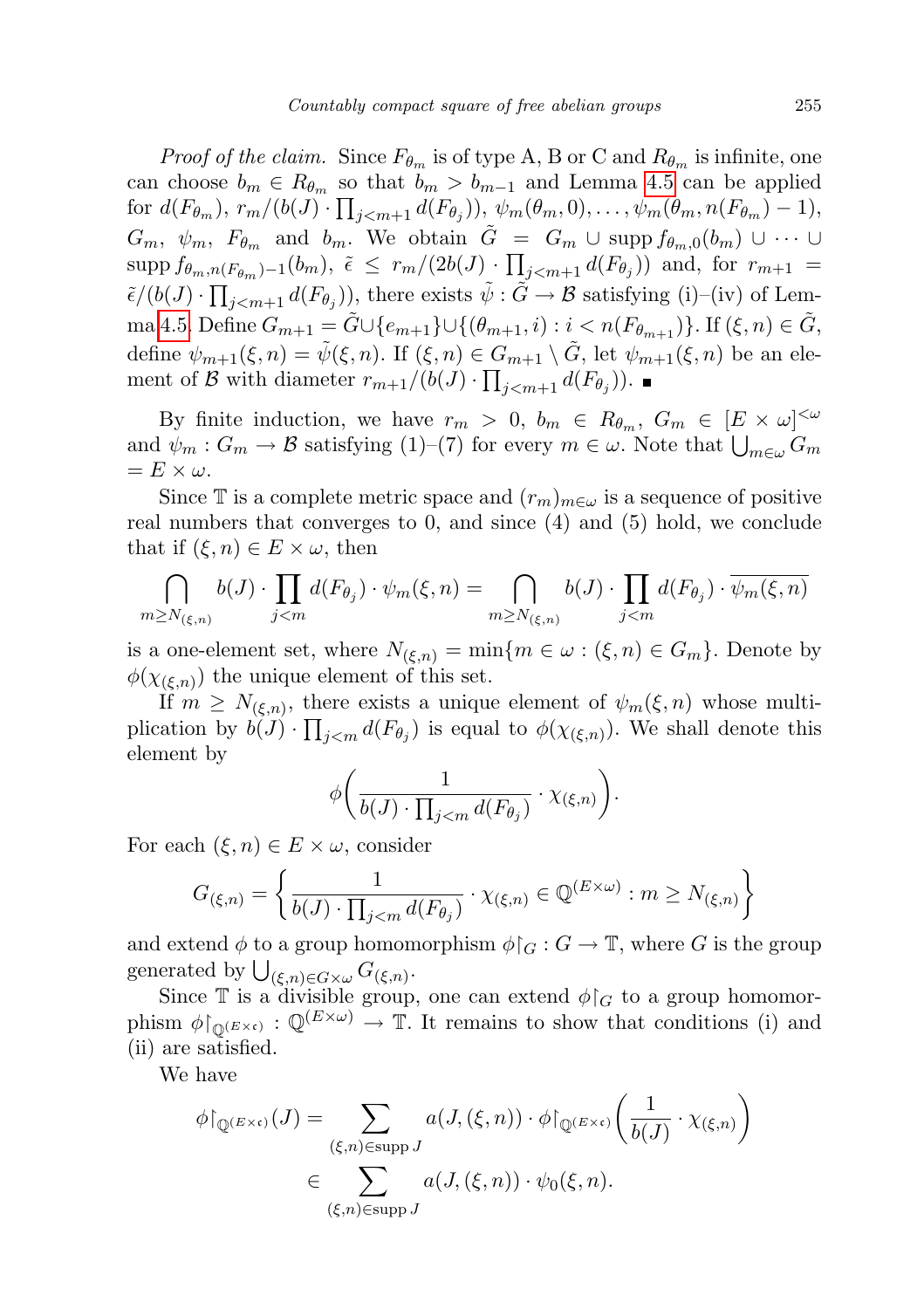Since

$$
0 + \mathbb{Z} \notin \sum_{(\xi,n) \in \text{supp } J} a(J,(\xi,n)) \cdot \psi_0(\xi,n)
$$

we conclude that  $\phi|_{\mathbb{Q}(E\times c)}(J) \neq 0 + \mathbb{Z}$ . Therefore, (i) is satisfied.

Fix  $\xi \in E \setminus \{0\}$  and  $i \in \{0, \ldots, n(F_{\xi}) - 1\}$ . Set  $I = \{m \in \omega : \xi = \theta_m\}$ and  $S_{\xi} = \{b_m : m \in I\}$ . It is clear that  $S_{\xi} \in [R_{\xi}]^{\omega}$ . We will show that  $\{\phi|_{\mathbb{Q}^{(E\times\mathfrak{c})}}(f_{\xi,i}(n)) : n \in S_{\xi}\}\)$  converges to  $\phi|_{\mathbb{Q}^{(E\times\mathfrak{c})}}(\chi_{(\xi,i)})$ . Since

$$
\phi|_{\mathbb{Q}^{(E\times\mathfrak{c})}}(f_{\theta_m,i}(b_m))\n\in \sum_{(\xi,n)\in\text{supp }f_{\theta_m,i}(b_m)} a(f_{\theta_m,i}(b_m),(\xi,n))\cdot b(J)\cdot \prod_{j
$$

and

$$
\phi|_{\mathbb{Q}^{(E \times \mathfrak{c})}}(\chi_{(\theta_m,i)}) \in b(J) \cdot \prod_{j < m} d(F_{\theta_j}) \cdot \psi_m(\theta_m,i)
$$

it follows from (6) and (7) that  $\delta(\phi|_{\mathbb{Q}^{(E\times\mathfrak{c})}}(f_{\theta_m,i}(b_m)), \phi|_{\mathbb{Q}^{(E\times\mathfrak{c})}}(\chi_{(\theta_m,i)}))$  $≤ 2r_m$ , and therefore condition (ii) is also satisfied. ■

We are ready to extend each group homomorphism obtained from Propo-sition [4.6](#page-18-0) to the whole group  $\mathbb{Q}^{(\mathfrak{c}\times\omega)}$ .

<span id="page-21-0"></span>PROPOSITION 4.7. Let  $J \in \mathbb{Q}^{(\mathfrak{c} \times \omega)} \setminus \{0\}$ . For each  $\xi \in ]0, \mathfrak{c}[, let R_{\xi} \in [\omega]^{\omega}$ . There exists a group homomorphism  $\phi : \mathbb{Q}^{(\mathfrak{c} \times \omega)} \to \mathbb{T}$  such that:

- (i)  $\phi(J) \neq 0 + \mathbb{Z};$
- (ii) for each  $\xi \in ]0, \mathfrak{c}[$ , there exists  $S_{\xi} \in [R_{\xi}]^{\omega}$  such that the sequence  $\{\phi(f_{\xi,i}(n)) : n \in S_{\xi}\}\$  converges to  $\phi(\chi_{(\xi,i)})$  for every  $i \in$  $\{0, \ldots, n(F_{\xi})-1\}.$

*Proof.* According to Proposition [4.1,](#page-10-0) there exists  $E \in [\mathfrak{c}]^{\omega}$  such that  $\text{supp } J \subset E \times \omega$  and such that if  $\xi \in E \setminus \{0\}$ , then  $\bigcup_{n \in \omega} \text{supp } f(n) \subset E \times \omega$ , for every  $f \in F_{\xi}$ .

It follows from Proposition [4.6](#page-18-0) that there exists a group homomorphism  $\phi|_{\mathbb{Q}(E\times\omega)}:\mathbb{Q}^{(E\times\omega)}\to\mathbb{T}$  such that:

- $(1)$   $\phi|_{\mathbb{O}(E\times\omega)}(J) \neq 0 + \mathbb{Z};$
- (2) for each  $\xi \in E \setminus \{0\}$ , there exists  $S_{\xi} \in [R_{\xi}]^{\omega}$  such that the sequence  $\{\phi|_{\mathbb{Q}^{(E\times\omega)}}(f_{\xi,i}(n)) : n \in S_{\xi}\}\)$  converges to  $\phi|_{\mathbb{Q}^{(E\times\omega)}}(\chi_{(\xi,i)})\)$  for every  $i \in \{0, \ldots, n(F_{\xi}) - 1\}.$

Let  $\{\alpha_{\xi} : \xi < \mathfrak{c}\}\$ be a strictly increasing enumeration of  $\mathfrak{c} \setminus E$ . Choose  $S_{\alpha_0} \in [R_{\alpha_0}]^{\omega}$  such that  $\{\phi|_{\mathbb{Q}(E \times \omega)}(f_{\alpha_0,i}(n)) : n \in S_{\alpha_0}\}\)$  is conver-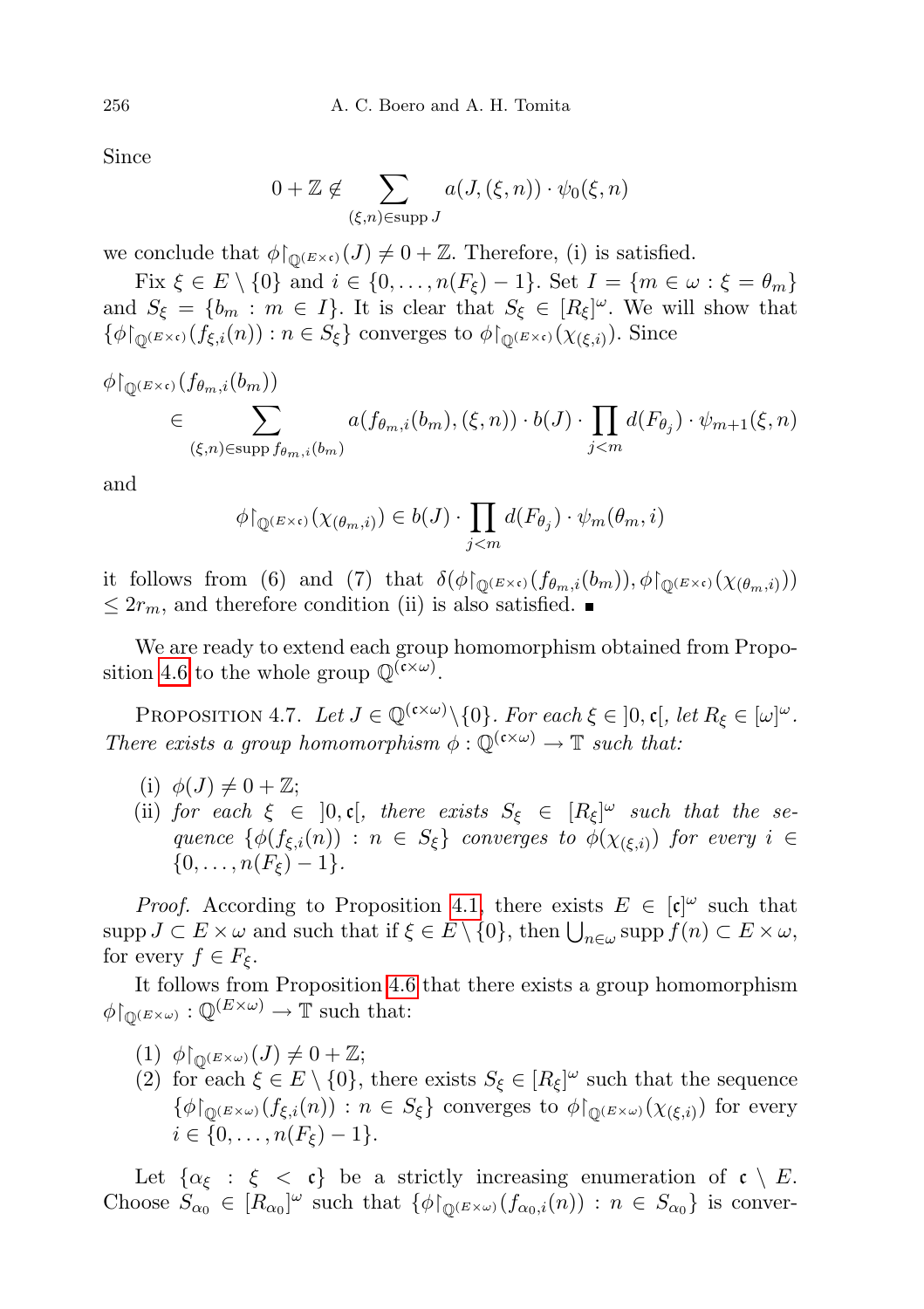gent for every  $i < n(F_{\alpha_0})$ . Note that this is possible, since  $\alpha_0 = \min(\mathfrak{c} \setminus E)$ ,  $\bigcup_{i\leq n(F_{\alpha_0})}\bigcup_{n\in\omega} \text{supp } f_{\alpha_0,i}(n)\subset \alpha_0\times \omega \text{ and } \mathbb{T}$  is sequentially compact.

Denote by  $\tilde{\phi}\vert_{\mathbb{Q}^{(\langle E\cup \{\alpha_0\}\rangle \times \omega)}}(\chi_{(\alpha_0,i)})$  the limit point of  $\{\phi\vert_{\mathbb{Q}^{(\langle E\times \omega)}}(f_{\alpha_0,i}(n))$ :  $n \in S_{\alpha_0}$  for every  $i < n(F_{\alpha_0})$ . If  $i \geq n(F_{\alpha_0})$ , define  $\tilde{\phi}\upharpoonright_{\mathbb{Q}((E\cup{\{\alpha_0\}})\times\omega)}(\chi_{(\alpha_0,i)})$ arbitrarily. Finally, if  $H \in \mathbb{Q}^{(E \times \omega)}$  put  $\tilde{\phi}|_{\mathbb{Q}^{((E \cup {\alpha_0}) \times \omega)}}(H) = \phi|_{\mathbb{Q}^{(E \times \omega)}}(H)$ .

Let  $H_{\alpha_0}$  be the subgroup of  $\mathbb{Q}^{(\mathfrak{c} \times \omega)}$  generated by  $\mathbb{Q}^{(E \times \omega)} \cup \{\chi_{(\alpha_0,n)} : n \in \omega\}$ . It is possible to extend  $\phi|_{\mathbb{Q}((E\cup{\{\alpha_0\}})\times\omega)}$  to a group homomorphism from  $H_{\alpha_0}$  to  $\mathbb T$ , and since  $\mathbb T$  is divisible, it is possible to extend  $\tilde{\phi}|_{\mathbb Q((E\cup{\{\alpha_0\}})\times\omega)}$ to a group homomorphism  $\phi|_{\mathbb{O}((E\cup{\{\alpha_0\}})\times\omega)} : \mathbb{Q}^{((E\cup{\{\alpha_0\}})\times\omega)} \to \mathbb{T}$  such that  $\phi|_{\mathbb{O}((E\cup{\{\alpha_0\}})\times\omega)}(J) \neq 0+\mathbb{Z}$  and so that, for each  $\xi \in (E\cup{\{\alpha_0\}})\setminus{\{0\}}$ , the sequence  $\{\phi|_{\mathbb{Q}((E \cup \{\alpha_0\}) \times \omega)}(f_{\xi,i}(n)) : n \in S_{\xi}\}\)$  converges to  $\phi|_{\mathbb{Q}((E \cup \{\alpha_0\}) \times \omega)}(\chi_{(\xi,i)})$ for every  $i \in \{0, \ldots, n(F_{\xi}) - 1\}.$ 

By induction, we obtain  $S_{\xi} \in [R_{\xi}]^{\omega}$  for every  $\xi \in ]0,\mathfrak{c}]$  and a group homomorphism  $\phi : \mathbb{Q}^{(\mathfrak{c} \times \omega)} \to \mathbb{T}$  satisfying (i) and (ii).

The assumption  $p = c$  together with Proposition [4.7](#page-21-0) implies Proposition [2.5,](#page-5-2) which will be restated and proved below.

PROPOSITION 2.5. ( $\mathfrak{p} = \mathfrak{c}$ ) For each  $\alpha < \mathfrak{c}$  and  $\xi \in [0, \mathfrak{c}]$  there exists  $S_{\xi,\alpha} \in [\omega]^\omega$  such that if  $\alpha < \beta < \mathfrak{c}$ , then  $S_{\xi,\beta} \subset^* S_{\xi,\alpha}$ . There also exists a group homomorphism  $\phi_{\alpha} : \mathbb{Q}^{(\mathfrak{c} \times \omega)} \to \mathbb{T}$  such that:

- (i)  $\phi_{\alpha}(J_{\alpha}) \neq 0 + \mathbb{Z};$
- (ii) the sequence  $\{\phi_\alpha(f_{\xi,i}(n)) : n \in S_{\xi,\alpha}\}\)$  converges to  $\phi_\alpha(\chi_{(\xi,i)})$  for every  $i \in \{0, \ldots, n(F_{\xi}) - 1\}.$

*Proof.* For each  $\xi \in [0, \mathfrak{c}]$ , put  $R_{\xi,0} = \omega$ . Applying Proposition [4.7](#page-21-0) to  $J =$  $J_0$  and  $R_{\xi} = R_{\xi,0}$ , we obtain a group homomorphism  $\phi_0 : \mathbb{Q}^{(\epsilon \times \omega)} \to \mathbb{T}$  such that  $\phi_0(J_0) \neq 0 + \mathbb{Z}$  and  $S_{\xi,0} \in [R_{\xi,0}]^{\omega}$  such that the sequence  $\{\phi_0(f_{\xi,i}(n))\}$  $n \in S_{\xi,0}$ } converges to  $\phi_0(\chi_{(\xi,i)})$  for every  $i \in \{0,\ldots,n(F_{\xi})-1\}$ .

Fix  $\beta < \mathfrak{c}$  and suppose that  $S_{\xi,\alpha} \in [\omega]^\omega$  is defined for every  $\alpha < \beta$  so that  $S_{\xi,\delta} \subset^* S_{\xi,\gamma}$  for all  $\gamma < \delta < \beta$  and  $\xi \in ]0,\mathfrak{c}[\square]$ . Suppose also that we have constructed a group homomorphism  $\phi_{\alpha}: \mathbb{Q}^{(\mathfrak{c} \times \omega)} \to \mathbb{T}$  such that  $\phi_{\alpha}(J_{\alpha}) \neq$  $0 + \mathbb{Z}$  and the sequence  $\{\phi_{\alpha}(f_{\xi,i}(n)) : n \in S_{\xi,\alpha}\}\)$  converges to  $\phi_{\alpha}(\chi_{\xi,i})$  for all  $i \in \{0, \ldots, n(F_{\xi}) - 1\}$  and  $\alpha < \beta$ . We shall show that it is possible to choose  $S_{\xi,\beta} \in [\omega]^\omega$  so that  $S_{\xi,\beta} \subset^* S_{\xi,\alpha}$  for all  $\alpha < \beta$  and  $\xi \in [0,\mathfrak{c}]$  and that it is also possible to construct a group homomorphism  $\phi_{\beta}: \mathbb{Q}^{(\mathfrak{c} \times \omega)} \to \mathbb{T}$  such that  $\phi_{\beta}(J_{\beta}) \neq 0 + \mathbb{Z}$  and the sequence  $\{\phi_{\beta}(f_{\xi,i}(n)) : n \in S_{\xi,\beta}\}\)$  converges to  $\phi_{\beta}(\chi_{\xi,i})$  for every  $i \in \{0,\ldots,n(F_{\xi})-1\}.$ 

If  $\beta$  is a successor ordinal—say,  $\beta = \alpha + 1$ —put  $R_{\xi,\beta} = S_{\xi,\alpha}$  for every  $\xi \in ]0,\mathfrak{c}]$  and apply Proposition [4.7](#page-21-0) to  $J = J_\beta$  and  $R_\xi = R_{\xi,\beta}$ . If  $\beta$  is a limit ordinal, consider, for each  $\xi \in [0, \mathfrak{c}]$ , the family  $\{S_{\xi,\alpha} : \alpha < \beta\}$ . By inductive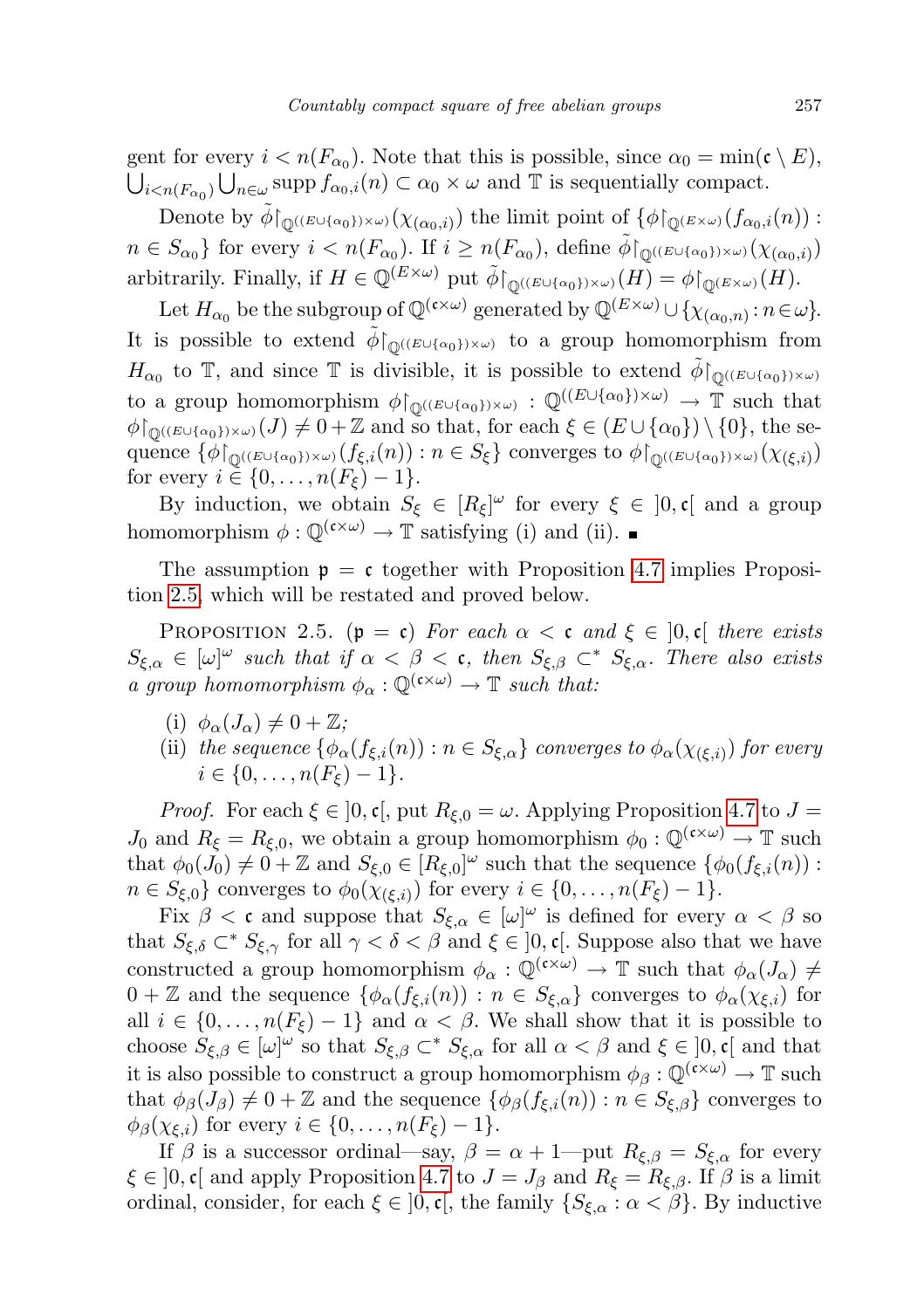hypothesis, this family has the SFIP, and since we are assuming  $p = c$ , it has a pseudointersection  $R_{\xi,\beta}$ . Then, apply Proposition [4.7](#page-21-0) to  $J = J_{\beta}$  and  $R_{\xi} = R_{\xi,\beta}$ .

5. Concerning Wallace's problem. It is consistent (with ZFC) that Wallace semigroups can have the square countably compact.

THEOREM 5.1.  $(\mathfrak{p} = \mathfrak{c})$  There exists a both-sided cancellative topological semigroup which is not a topological group and whose square is countably compact.

*Proof.* Consider  $S = {\Phi(J) \in \mathbb{T}^c : J \in \mathbb{N}^{(c \times \omega)}}$ . Clearly, S is a bothsided cancellative topological semigroup which is not a topological group. Let  $\{(g(n), h(n)) : n \in \omega\}$  be a sequence in  $S \times S$ , where  $g, h : \omega \to \Phi[\mathbb{N}^{(\mathfrak{c} \times \omega)}].$ According to the proof of Proposition [2.4,](#page-5-1) there exist  $\xi \in [0, \mathfrak{c}], j : \omega \to \omega$ strictly increasing and  $\tilde{g}, \tilde{h} \in \mathbb{N}^{(\mathfrak{c} \times \omega)}$  such that

$$
(\Phi^{-1} \circ g \circ j)(n) = \tilde{g} + \sum_{i < n(F_{\xi})} a_{\xi, i} \cdot f_{\xi, i}(n),
$$
\n
$$
(\Phi^{-1} \circ h \circ j)(n) = \tilde{h} + \sum_{i < n(F_{\xi})} b_{\xi, i} \cdot f_{\xi, i}(n),
$$

for every  $n \in \omega$ , where  $a_{\xi,i}, b_{\xi,i} \in \mathbb{N}$  for every  $i < n(F_{\xi})$ .

It was shown in Theorem [2.6](#page-5-0) that

$$
\left(\Phi\left(\tilde{g} + \sum_{i < n(F_{\xi})} a_{\xi,i} \cdot \chi_{(\xi,i)}\right), \Phi\left(\tilde{h} + \sum_{i < n(F_{\xi})} b_{\xi,i} \cdot \chi_{(\xi,i)}\right)\right) \\
= p_{\xi} - \lim\{(g(n), h(n)) : n \in \omega\}
$$

for some  $p_{\xi} \in \omega^*$ . As  $\Phi(\tilde{g} + \sum_{i \leq n(F_{\xi})} a_{\xi,i} \cdot \chi_{(\xi,i)})$ ,  $\Phi(\tilde{h} + \sum_{i \leq n(F_{\xi})} b_{\xi,i} \cdot \chi_{(\xi,i)}) \in$  $\Phi[\mathbb{N}^{(\mathfrak{c}\times\omega)}],$  it follows that  $S\times S$  is countably compact.

**6. Final remarks.** In 1990, Comfort [\[3\]](#page-24-9) asked for which cardinals  $\kappa \leq 2^{\circ}$ there exists a topological group G such that  $G^{\alpha}$  is countably compact for every  $\alpha < \kappa$  and  $G^{\kappa}$  is not countably compact. It was shown by Tomita [\[13\]](#page-25-3) that, assuming a cardinal arithmetic and the existence of  $2^{\mathfrak{c}}$  selective ultrafilters, every  $\kappa \leq 2^{\mathfrak{c}}$  admits such a topological group. However, these groups have finite order 2.

Tomita [\[12\]](#page-25-0) showed that the  $\omega$ th power of a non-trivial topological free abelian group cannot be countably compact. Tomita [\[11\]](#page-25-2) also showed that the 2<sup>c</sup>th power of a Wallace semigroup cannot be countably compact.

These results motivate the following questions:

PROBLEM 6.1. For which cardinals  $\kappa \in [3, \omega]$  does there exist a group topology on the free abelian group of cardinality c whose powers smaller than  $\kappa$  are countably compact?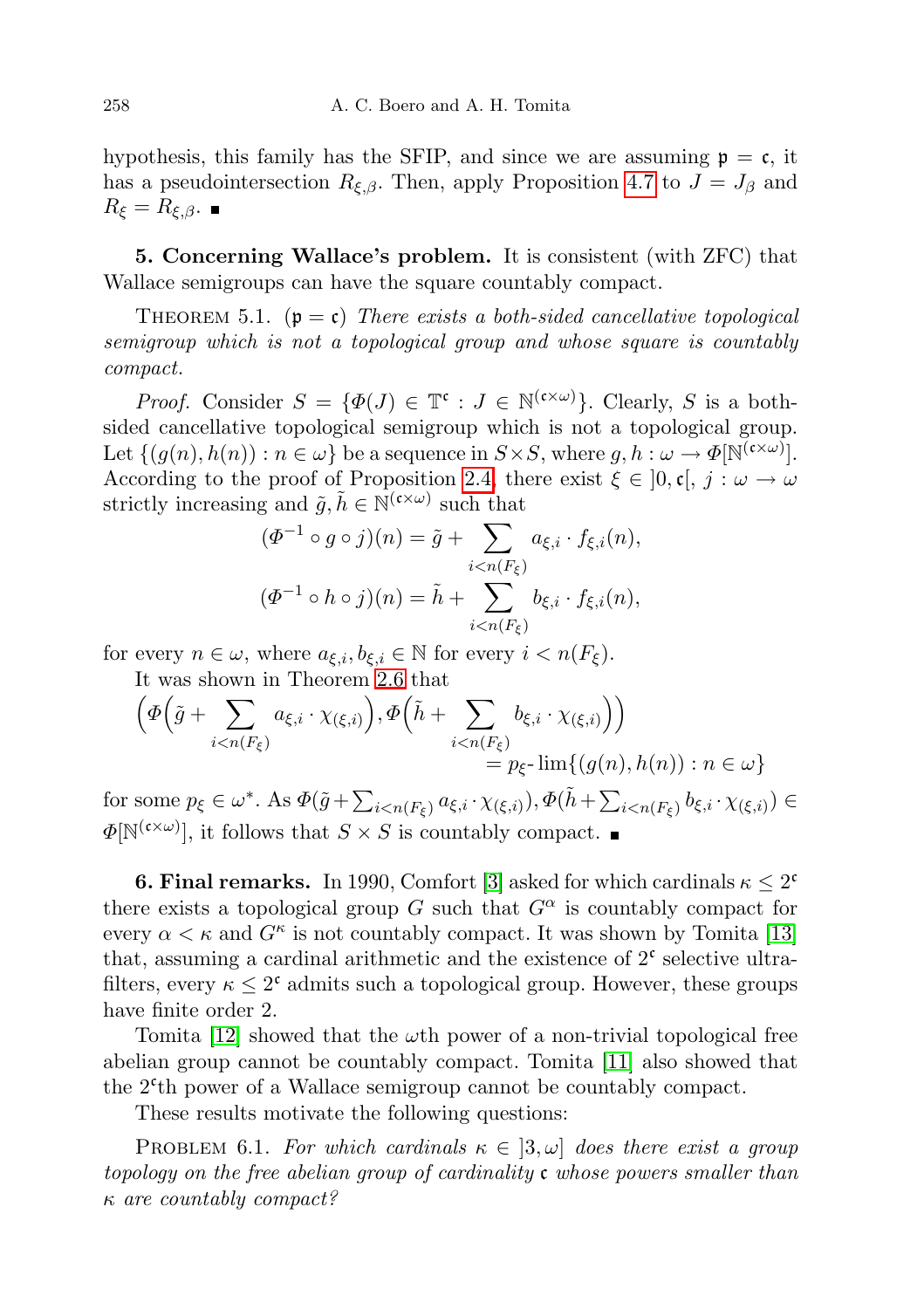PROBLEM 6.2. Is it true that every group of cardinality  $\mathfrak c$  that admits a countably compact group topology admits one whose square is countably compact?

PROBLEM 6.3. For which cardinals  $\kappa \leq 2^{\mathfrak{c}}$  does there exist a group topology on a non-torsion abelian group G such that  $G^{\alpha}$  is countably compact for every  $\alpha < \kappa$  and  $G^{\kappa}$  is not countably compact?

PROBLEM 6.4. For which cardinals  $\kappa \in [3, 2^c]$  does there exist a Wallace semigroup whose powers smaller than  $\kappa$  are countably compact?

Acknowledgments. The first author has received financial support from CAPES (Brazil) and CNPq (Brazil) as a Ph.D. student at University of São Paulo, under the supervision of the second author. The second author has received financial support from CNPq (Brazil)—"Bolsa de Produtividade em Pesquisa, processo  $308467/2007-8$ . Projeto: Grupos topológicos, seleções e topologias de hiperespaços".

The authors are grateful to the referee for a careful reading of the paper and for his useful comments and suggestions. The second author also thanks Professor Jorge Galindo for discussions on this problem in October 2007 at Universitat Jaume I.

## References

- <span id="page-24-3"></span>[1] J. E. Baumgartner, Sacks forcing and the total failure of Martin's axiom, Topology Appl. 19 (1985), 211–225.
- <span id="page-24-8"></span>[2] A. R. Bernstein, A new kind of compactness for topological spaces, Fund. Math. 66 (1970), 185–193.
- <span id="page-24-9"></span>[3] W. W. Comfort, Problems on topological groups and other homogeneous spaces, in: Open Problems in Topology, J. van Mill and G. M. Reed (eds.), North-Holland, 1990, 313–347.
- <span id="page-24-7"></span>[4] D. L. Grant, Sequentially compact cancellative topological semigroups: some progress on the Wallace problem, Ann. New York Acad. Sci. 704 (1993), 150–154.
- <span id="page-24-1"></span>[5] P. B. Koszmider, A. H. Tomita and S. Watson, Forcing countably compact group topologies on a larger free Abelian group, Topology Proc. 25 (2000), 563–574.
- <span id="page-24-2"></span>[6] R. E. Madariaga-Garcia and A. H. Tomita, Countably compact topological group topologies on free Abelian groups from selective ultrafilters, Topology Appl. 154 (2007), 1470–1480.
- <span id="page-24-5"></span>[7] K. Numakura, On bicompact semigroups, Math. J. Okayama Univ. 1 (1952), 99–108.
- <span id="page-24-6"></span>[8] D. Robbie and S. Svetlichny, An answer to A. D. Wallace's question about countably compact cancellative semigroups, Proc. Amer. Math. Soc. 124 (1996), 325–330.
- <span id="page-24-4"></span>[9] M. G. Tkachenko, *Topological groups: between compactness and*  $\aleph_0$ -*boundedness*, in: Recent Progress in General Topology II, M. Hušek and J. van Mill (eds.), North-Holland, 2002, 515–543.
- <span id="page-24-0"></span>[10] —, Countably compact and pseudocompact topologies on free Abelian groups , Soviet Math. (Izv. VUZ) 34 (1990), 79–86.